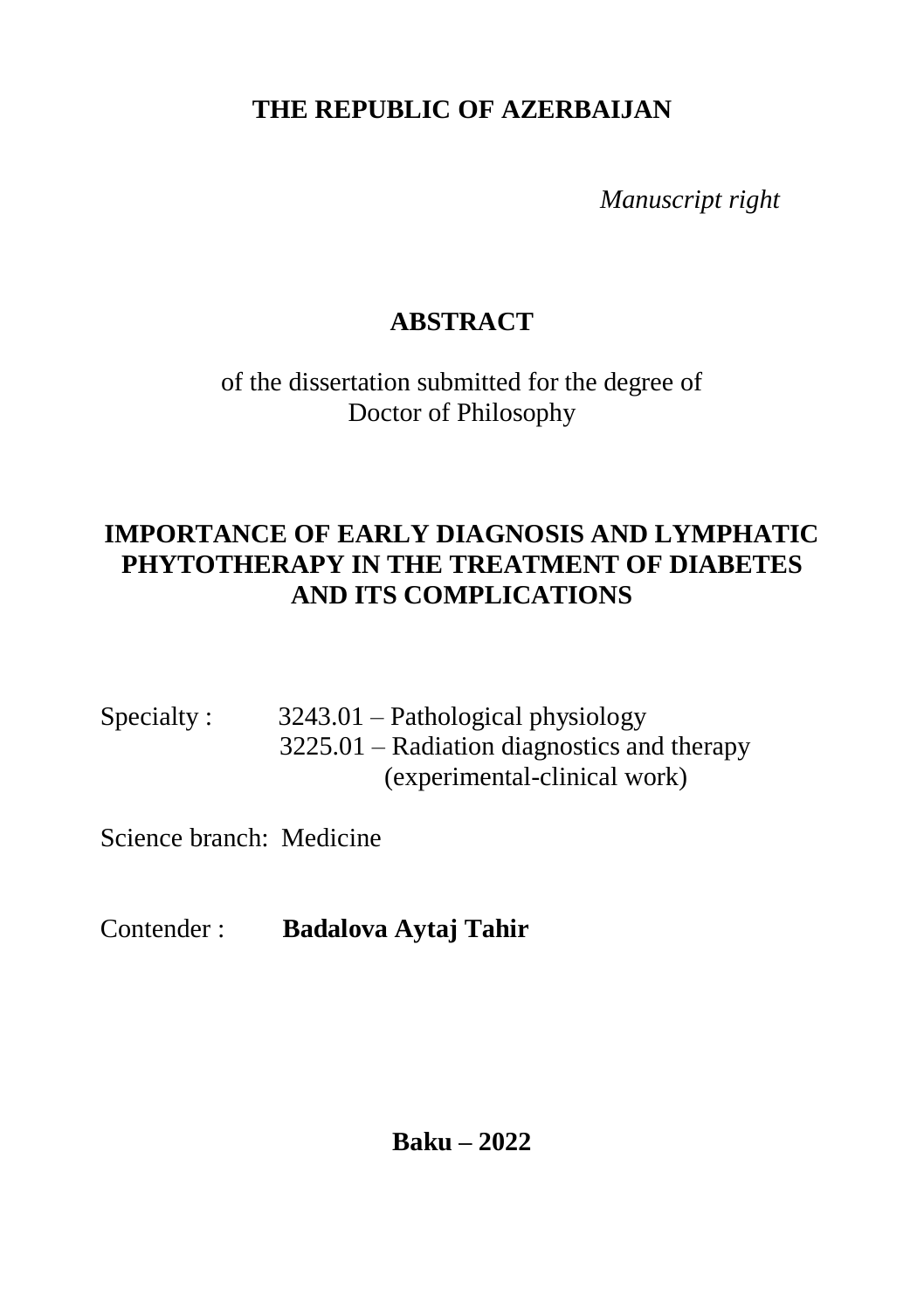The dissertation work was carried out in the research laboratory of the Department of Pathological Physiology of the Azerbaijan Medical University and in the Department of Radiation Diagnostics and Therapy.

**Scientific advisor:** 

**Official opponents:** 

Honored Scientist, Doctor of medical **Scientific leader:** Honored Scientist, Doctor Medical medical medical medical medical medical medical medical medical medical medical medical medical medical medical medical medical medical medical medical medical medical Sabir Jahan Aliyev

> doctor of medical sciences, professor **Malahat Jahangir Sultanova**

doctor of medical sciences, professor **IMZANI TƏSDİQ EDİRƏM** Fikriya İbrahim İbrahimli

Azərbaycan Tibb Universitetinin **ELMİ KATİBİ** Tibb elmləri doktoru, professor Nazim Adil oğlu Penahov

X7. 05 22

Prof. Dr **Ahmet Memis** 

doctor of Philosophy in medical sciences Anar Tahir Kazimov *Anar Tahir Kazimov* 

BFD 2.07 One-time Dissertation Council of the Higher Attestation Commission under the President of the Republic of Azerbaijan oberating under the Azerbaijan Medical University

\_\_\_\_\_\_\_\_\_\_\_\_\_\_\_\_\_ **Prof. Arif Mustafa Efendiyev**

 $\left\langle \frac{\partial}{\partial x} \right\rangle$ 

 $\text{Count}$ :  $\bigcap_{n \in \mathbb{N}} \bigcap_{n \in \mathbb{N}} \text{ Doctor of Biological Sciences}$ :

Prof. Arif Mustafa Efendivev

Scientific Secretary of the Dissertation Council:

Doctor of Philosophy in medical sciences. Associate Professor  $J_{\sim}$  Sardar Hijran Alivev sciences, Associate Professor

Chairman of the scientific  $\mathcal{L}_{\mathcal{A}}$ \_\_\_\_\_\_\_\_\_\_\_\_\_\_\_ **Fazil Ikram Aliyev**

Doctor of Medicine Fazil Ikram Aliyev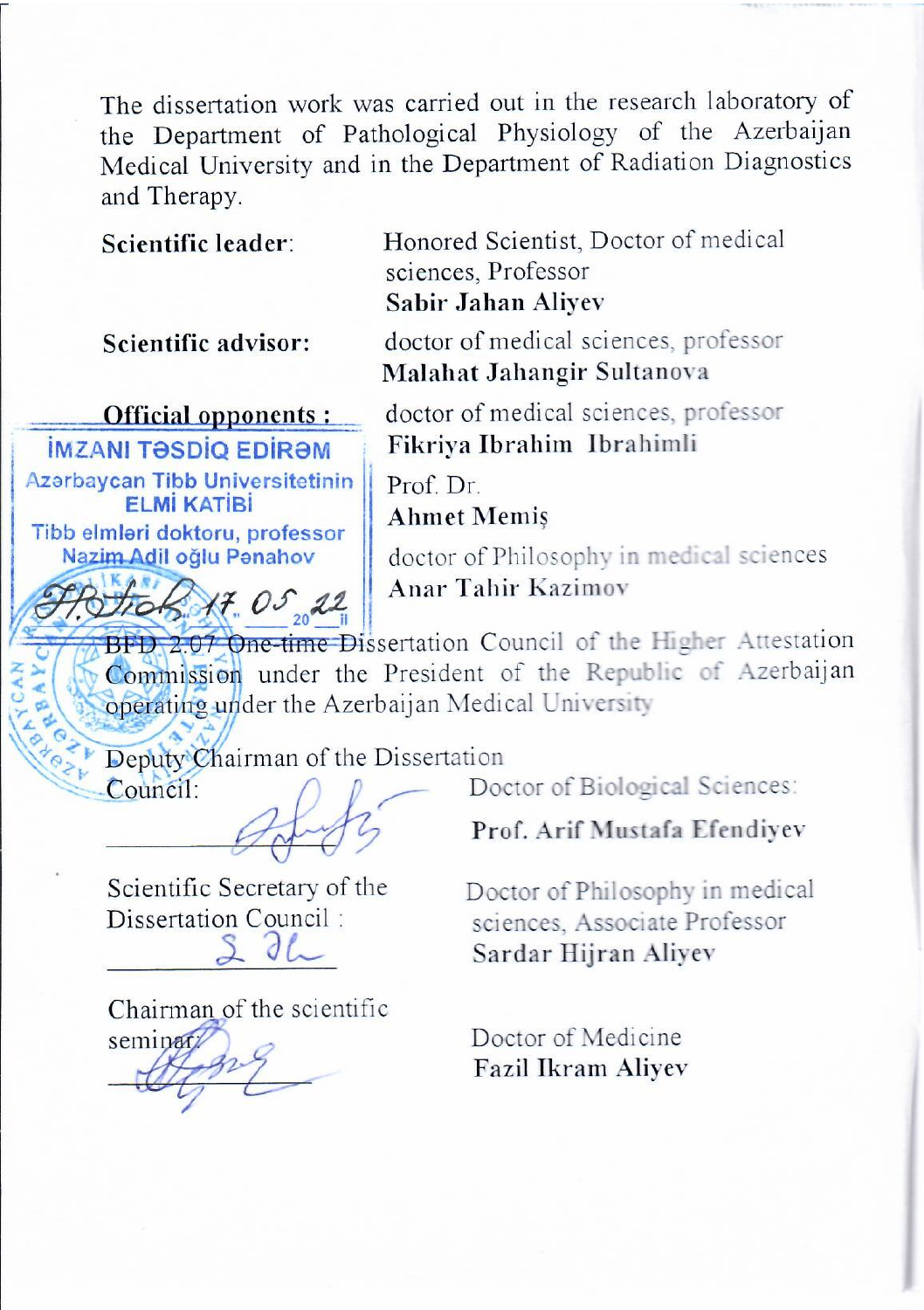#### **INTRODUCTION**

#### **Relevance and development of the topic.**

Lower extremity circulatory disorders are one of the main causes of disability and mortality, as well as significantly reducing patients quality of life as a potential risk factor for amputation of the lower extremity or part of it as a dangerous complication of diabetes<sup>1</sup>. It was found that 70% of patients with diabetes (hereinafter DM) develop various complications, including micro- and macroangiopathies, neuropathy and osteoarthropathy on the background of ADHD and diabetic foot syndrome. In half of such patients, ADHD is complicated by the development of purulentnecrotic processes, 50-75% of which result in amputation at various levels. The frequency of amputations among DM patients is 17-45 times higher than among patients without  $DM<sup>2</sup>$ . After the first amputation, 30% of patients undergo amputation in the next 3 years, and up to 50% within 5 years. The average life expectancy of such patients is reduced to 5 years after amputation of one limb, and sharply reduced to one year after amputation of both  $\lim_{s \to \infty}$ . All this indicates that conservative treatment aimed at eliminating the possibility of amputation of the lower extremities in DM is still relevant, and requires a deeper study of the pathogenesis of CDLE and the development of new adequate treatment methods. It is known that autooxidation of glucose against the background of hyperglycemia during DM creates favorable conditions for disruption of lipid metabolism, activation of LPO and endothelial

 $\overline{a}$ 

<sup>&</sup>lt;sup>1</sup> Gracheva, T.V., Levchik E.Yu. The quality of life of patients in the long term after surgical treatment of complicated forms of diabetic foot syndrome // Bulletin of Surgery. II Grekova, - 2010. Vol.169, № 3, - c. 29-33.

<sup>2</sup> Burleva, E.P., Babushkina Y.V., Galimzyanov F.V., Fominykh, A.N. Results of differentiated treatment of patients with diabetic foot syndrome at the stage of specialized surgical assistance // Surgery. Magazine N.I. Pirogova, -2019. №5, -c. 42-51. https://doi.org/10.17116/hirurgia201905142.

<sup>&</sup>lt;sup>3</sup> Kuznetsov, E.V., Zhukova, L.A., Gulamov, A.A., Saenko, N.V. Medical and demographic characteristics of hospitalized patients with diabetic foot syndrome // Modern problems of science and education, -2016. №3 .; URL: http://www.science-education.ru/ ru / article / view? Id = 24774.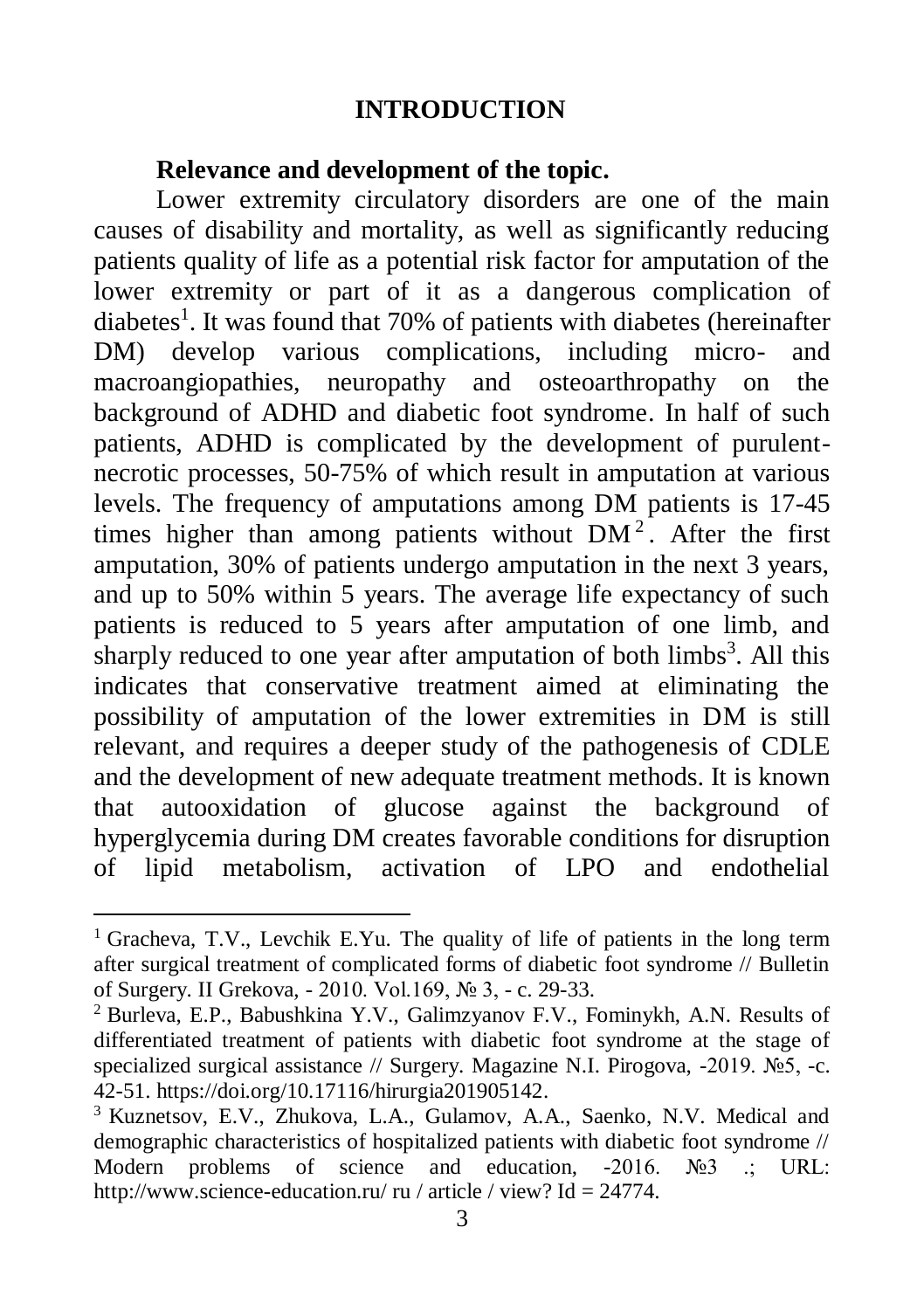dysfunction<sup>4,5</sup>. The latter promotes the activation of intravascular coagulation, the development of macro- and microangiopathy by the passage of biologically active substances containing large amounts of vasoactive and procoagulants from the vascular wall into the blood<sup>6,7</sup>.

In this case, special attention is paid to disorders at the level of microcirculation. As a result, the process of delivery of oxygen and nutrients to the lower tissues and the transport of toxic incomplete metabolic products from the intercellular space is disrupted, resulting in favorable conditions for the development of intoxication, edema and purulent-necrotic processes. Taking all this into account, some researchers recommend the inclusion of antioxidant and thrombolytic drugs in the prevention and treatment of ADHD. Although a number of advances have been made in the conservative treatment of CDLE due to research in this area, the number of amputations still cannot be reduced. All this makes the study of the problem in more depth and the early diagnosis of CDLE, in principle, the development of new methods of prevention and treatment one of the urgent problems of medicine<sup>8,9,10,11</sup>.

l <sup>4</sup> Gerasimchuk, P.A., Kisil, P.V., Vlasenko, V.G., Pavlyshin AV Indicators of endothelial dysfunction in patients with diabetic foot syndrome // Bulletin RAMN, - 2014. № 5–6, - p. 107-111.

<sup>5</sup> Ketete, M, Cherqaoui R, Maqbool AR, Kwagyan J, Xu S, Randall O.S. Endothelial dysfunction: The contribution of diabetes mellitus to the risk factor burden in a high risk population. JBiSE, - 2013. 06 (06), - p.593-597. doi: 10.4236 / jbise.2013.66075.

<sup>6</sup> Biryukova, E.V., Shishkin, M.V. Diabetic microangiopathy: mechanisms of development, approaches to therapy // Clinical ophthalmology, - 2018. - №2, -p. 91-96. <sup>7</sup> Ighodaro, O.M., Adeosun, A.M. Vascular complications in diabetes mellitus // Glob J Endocrinol Metab.,  $-2017. - N<sub>2</sub>1(2)$ ,  $- p.1-3.$ 

<sup>8</sup> Levin, Yu.M. Basics of medical lymphology. M., Medicine, 1986, 287p.

<sup>&</sup>lt;sup>9</sup> Mamedov, Y.D. Myocardial infarction. Lymphatic system of the heart. Pathophysiology and pathogenetic basis of treatment. M. Medicine, 1989, 220p.

<sup>&</sup>lt;sup>10</sup> Aliev, S.D., Aliev, M.H., Gasymova A.Sh., Aliev, O.S., Aliev, E.M., Mamedzade, A.Ya., Agamalieva, U.D. Hemo- and lymphocoagulation component of impaired lymphatic tissue drainage in diabetes mellitus // Bulletin of Surgery of Kazakhstan, 2016, №4, p.17-20.

<sup>&</sup>lt;sup>11</sup> Aliev, M.H., Aliev, S.D., Jafarova, N.A., Aliev, E.M., Aliev, O.S., Shahverdiev, G.G. Oxidative stress in the pathogenesis of microcirculation disorders in diabetes mellitus // Bulletin of Surgery of Kazakhstan, 2017, №1 (50), p.13-17.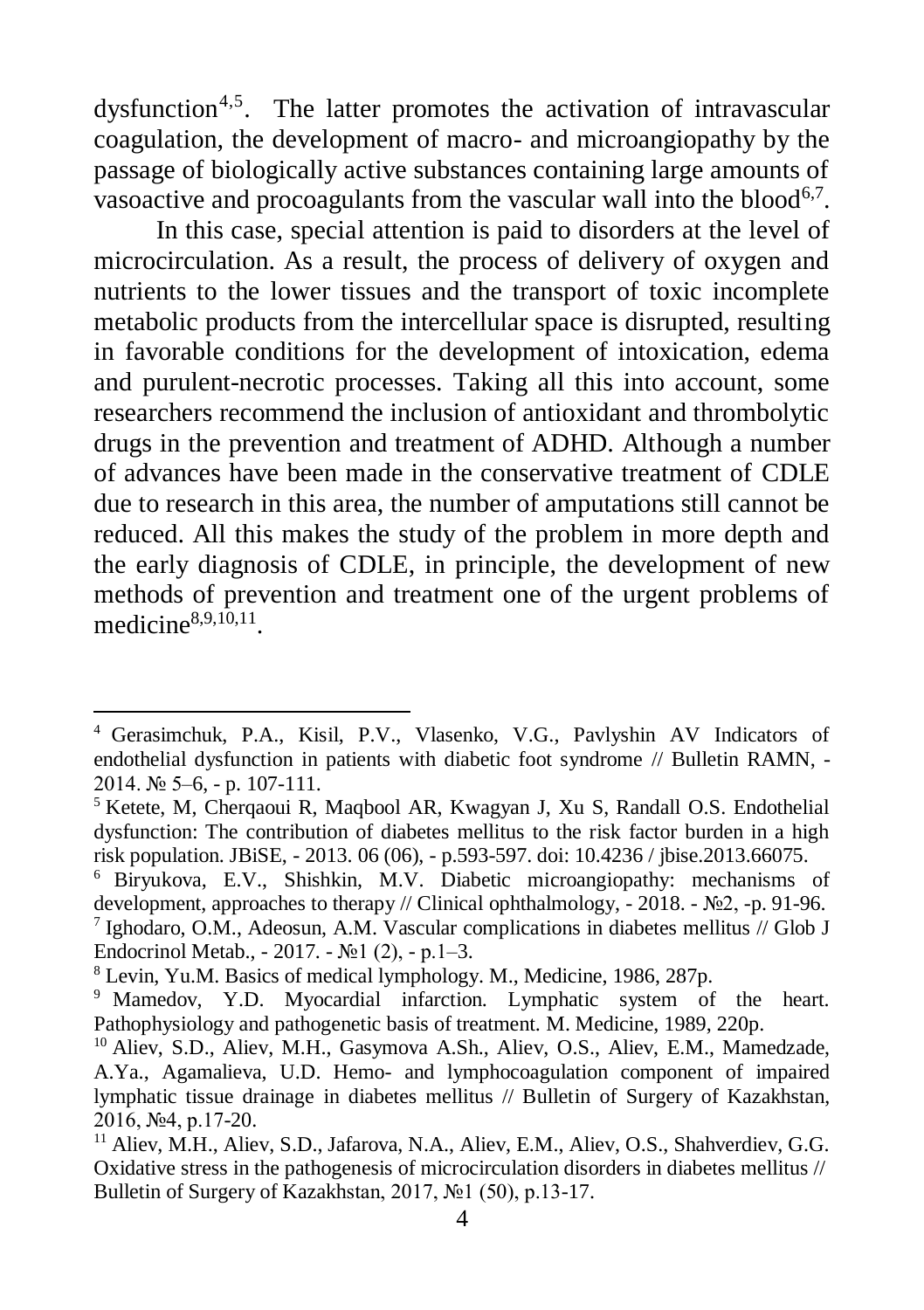In this sense, it is promising to study the role of disorders in the lymphatic system, which play an important role in the transport and detoxification of toxic products from the intercellular space in the body during DM, and to develop ways to eliminate them.

It is true that there is some information in the literature about the role of disorders of the lymphatic system in the development of diabetic lesions of the lower extremities and attempts to eliminate them, but these data are contradictory and do not study the problem.

## **The purpose of the study**

In order to fulfill the goals and objectives of the research, clinical examinations were conducted in 35 patients and 10 clinically healthy people admitted to the Training and Surgery Clinic of AMU with the diagnosis of DM, and USDG of the lower extremities was performed. Experimental studies have been performed on laboratory animals in several areas.

During the study, DM and the occlusion of the femoral artery were modeled in experimental animals by injecting a 5% aqueous solution of alloxan monohydrate. For the examination, blood was taken from the external vein of the ear, and lymph was taken from the thoracic duct. Systemic indicators of LPO (DK, MDA and RG), lipid metabolism (HDLP, LDLP and VLDLP) and LAF in the blood and lymph are generally accepted studied by biochemical methods, lymphatic drainage properties of tissues were studied. The results obtained with figures are analyzed using modern statistical methods.

The purpose of the study - was to study the role of lipid metabolism, vascular coagulation of blood and lymph, as well as violation of lymphadrenage function of tissues in pathogenesis of ADP in rabbits with early diagnosis of CDLE in DM patients, experimental diabetes mellitus and unilateral occlusion of the femoral artery modeled.

## **Research objectives**

- 1. To assess the potential of USDG in the early diagnosis of lower extremity circulatory disorders in patients with diabetes mellitus;
- 2. To study the indicators of intravascular coagulation, lipid metabolism and lipoperoxidation of blood and lymph in rabbits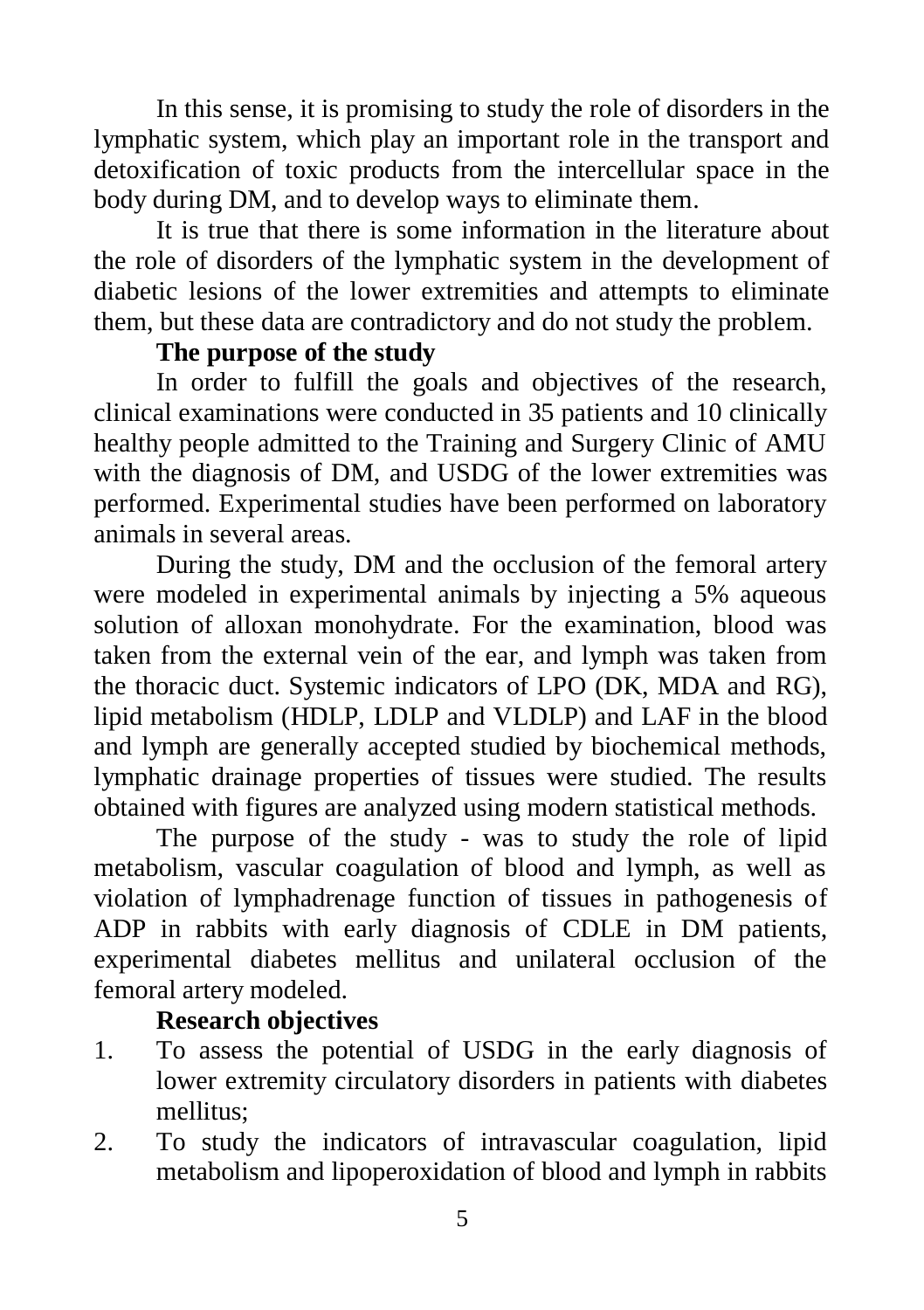with diabetes mellitus, as well as the lymphatic drainage function of tissues at the body level (control group II);

- 3. To study the indicators of intravascular coagulation, lipid metabolism and lipoperoxidation of blood and lymph during the modeling of unilateral occlusion of the femoral artery against the background of experimental diabetes, as well as lymphatic drainage function of tissues at the body level (control group III);
- 4. To study the effect of separate injection of emoxipin and urokinase with ADLC on rabbit coagulation, lipid metabolism and lipoperoxidation, as well as on the lymphatic drainage function of tissues at the body level in rabbits with diabetes mellitus;
- 5. To study the effect of concomitant administration of emoxipin, urokinase and ADLC in rabbits modeled on diabetes mellitus and unilateral occlusion of the femoral artery on the indicators of intravascular coagulation, lipid metabolism and lipoperoxidation, as well as lymphatic drainage function at the body level;

## **Research methods**

In order to fulfill the goals and objectives of the research, clinical examinations were conducted in 35 patients and 10 clinically healthy people admitted to the Training and Surgery Clinic of AMU with the diagnosis of DM, and USDG of the lower extremities was performed. Experimental studies have been conducted in several areas. Thus, first of all, the effect of the preparatory measures important for the experiments on the indicators studied in the blood and lymph was studied (control group I). In the next stage, DM (group II control) was first modeled on rabbits to study the effect of femoral artery occlusion on blood and lymph parameters, as well as tissue lymphadenopathy function in experimental DM and against this background, and in other groups of rabbits on this background, femoral artery occlusion (control group III). modeled. In rabbits in the experimental group, first the antioxidant emoxipin and fibrinolytic urokinase were administered separately in combination with ADLC, and then the simultaneous administration of these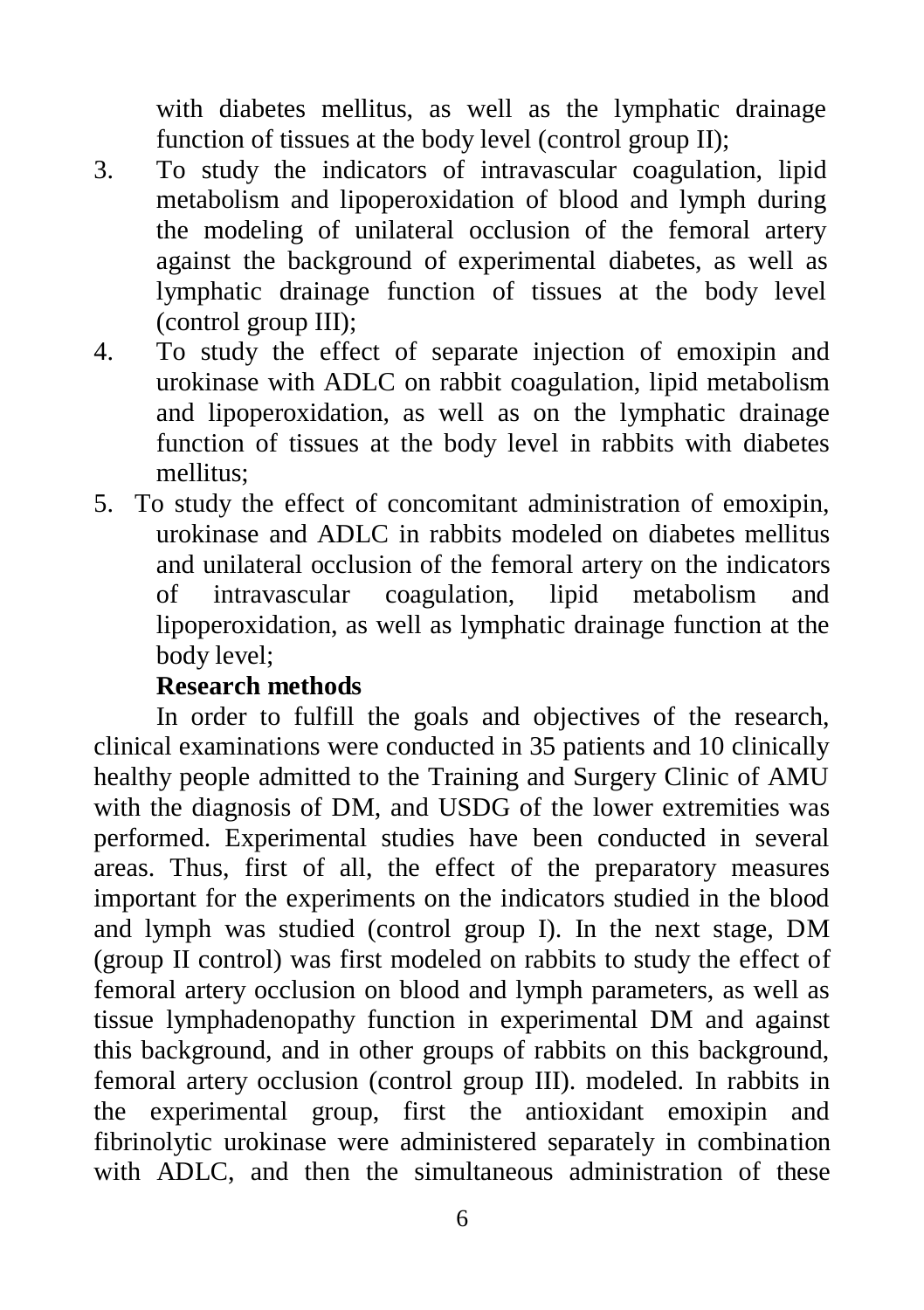substances was performed both in experimental DM and in the background in blood and lymph. as well as the effect of tissues on lymphatic drainage.

In experimental animals, occlusion of the femoral artery was modeled by injecting a 5% aqueous solution of alloxan monohydrate into experimental animals and ligating the femoral artery. For the examination, blood was taken from the external vein of the ear, and lymph was taken from the thoracic duct. Systemic indicators of LPO (DC, MDA and RG), lipid metabolism (HDLP, LDLP and VLDLP) and LAF in the blood and lymph are generally accepted studied by biochemical methods. The results obtained with figures are analyzed using modern statistical methods.

## **The main provisions of the defense**

- The results of experimental and clinical studies show that not only the thickness of the vessels, but also the violation of intravascular mechanisms play an important role in the disruption of blood circulation in the lower extremities during DM:
- Against the background of impaired lipid metabolism in experimental diabetes, LPO is activated in the blood as well as in the lymph, intravascular coagulation is enhanced and the lymphatic drainage function of the tissues is weakened;
- Modeling of unilateral occlusion of the femoral artery against the background of experimental diabetes leads to further deepening of the disorders detected in the blood and lymph, especially at the level of microcirculation, during experimental DM:
- Determination of lymphatic properties of emoxipin and urokinase separately in combination with ADLC allowed to eliminate not only blood but also lymphatic disorders in the simulation of unilateral occlusion of the femoral artery, both in experimental DM and against this background;
- Better therapeutic effect was observed in the combination of emoxipin, urokinase and ADLC in the modeling of both experimental DM and unilateral occlusion of the femoral artery on this background. Thus, not only disorders of lipid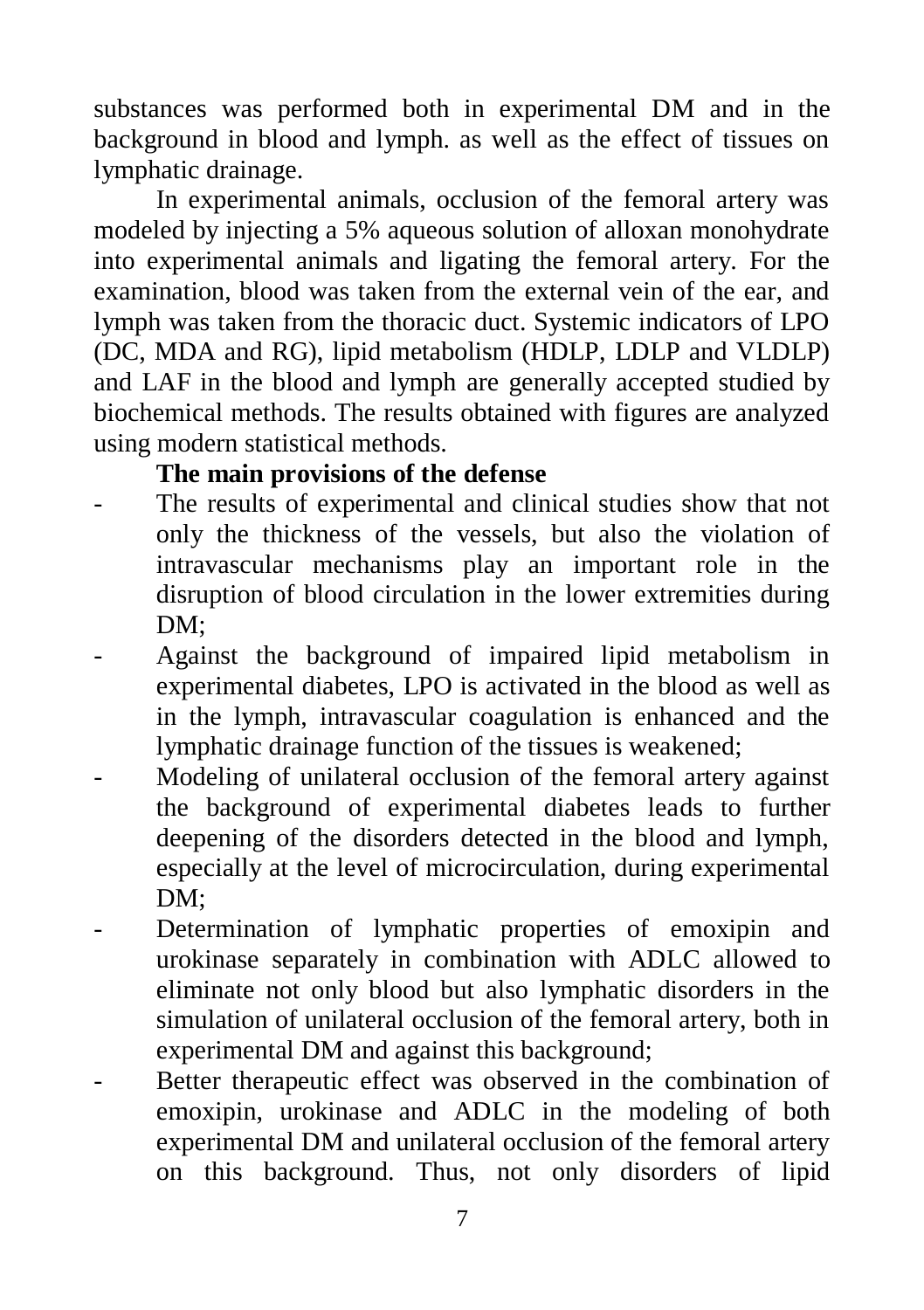metabolism and LPO in the blood, but also in the lymph were eliminated, intravascular coagulation was prevented, and most importantly, improvement of microcirculation was observed by the end of the study.

Better therapeutic effect was observed in the combination of emoxipin, urokinase and ADLC in the modeling of both experimental DM and unilateral occlusion of the femoral artery on this background. Thus, not only disorders of lipid metabolism and LPO in the blood, but also in the lymph were eliminated, intravascular coagulation was prevented, and most importantly, improvement of microcirculation was observed by the end of the study.

## **Scientific novelty of the research**

Comparative aspects of intra-infrared dopolettography of lower extremities and unilateral occlusion of the femoral artery in the background of intravenous coagulation, lipid metabolism and lipoper-oxidation in the blood and lymph of simulated experimental animals, as well as lymphatic drainage function of tissues at the body level significantly expands our knowledge of the role of the lymphatic system in pathogenesis. It was found that in experimental DM, as in the blood, the process of free radicalization is activated in the lymph against the background of dyslipidemia, the concentration of LPO products increases and signs of endothelial dysfunction appear, resulting in increased intravascular coagulation and impaired microcirculatory circulation. The latter manifests itself with a weakening of the LFR from the lymph flow in the breast.

Modeling of unilateral occlusion of the femoral artery against the background of experimental DM, ie disruption of blood flow in the main artery, leads to a deepening of the changes found not only in the blood, but also in the lymph, especially microcirculation. A comparative analysis of the results of the study shows that oxidative stress, endothelial dysfunction and activation of intravascular coagulation in chronic hyperglycemia (as is known from the literature) play an important role not only in microhemocirculation, but also in microcirculatory disorders.

For the first time, emoxipin and urokinase, which are widely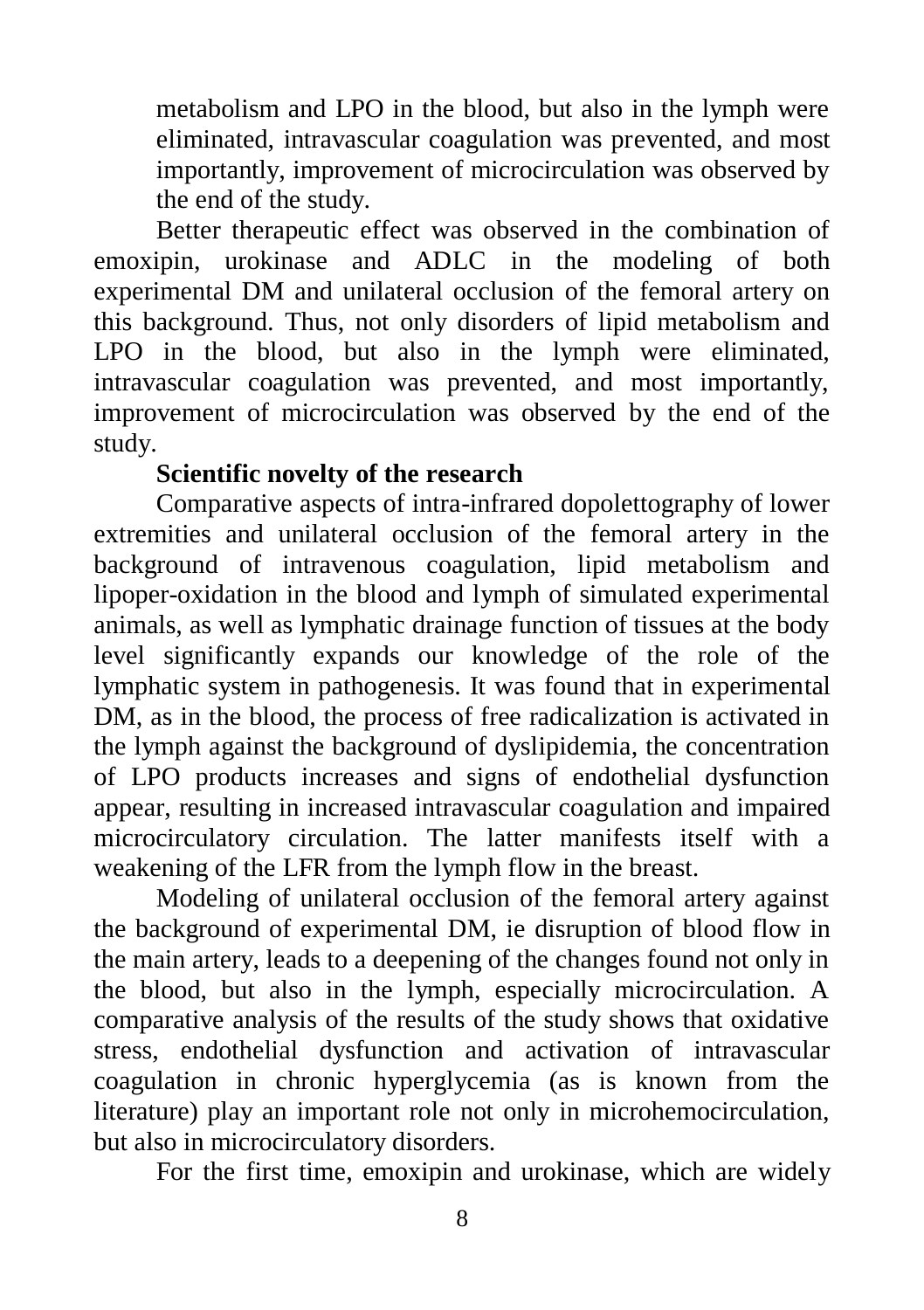used in practical medicine and have different mechanisms of action, as well as a collection of plants derived from the flora of Azerbaijan and made of plants with different mechanisms of action, were found to have lymphatic properties. Thus, the use of drugs used in the modeling of experimental DM and unilateral occlusion of the femoral artery in this background has a positive effect not only on the studied LM, LPO and intravascular coagulation in the blood but also in the lymph, significantly improves microcirculation. A more effective therapeutic effect was observed when co-administered emoxipin and urokinase with ADLY, which may affect various mechanisms of vascular complications of DM. This prevents longterm activation of LPO and intravascular coagulation, not only in the blood but also in the lymph, and most importantly, LFR maintains its superior position from the breast to the end of the study, especially in the control group.

#### **Theoretical and practical significance of the research**

Activation of LPO and intravascular coagulation in the lymph, as well as in the blood during the modeling of experimental DM and unilateral occlusion of the femoral artery on this background, is accompanied by impaired microcirculatory circulation. Accumulation of toxic metabolic products in the intercellular space as a result of the formation and difficulty of transport of the latter lymph creates favorable conditions for the development of intoxication, edema and, consequently, purulent-necrotic processes. All this creates a pathogenetic basis for the development of ways to eliminate not only blood but also lymphatic disorders. In this sense, the discovery of the lymphatic properties of emoxipin and urokinase in combination with ADLC, which may affect various pathogenetic mechanisms of CDLE, opens up a wide range of possibilities to eliminate lymphatic disorders in patients with CDLE in the background of DM. The results of studies on experimental animals leave no doubt as to the accuracy of this assumption. Thus, in our studies of animals with experimental DM and unilateral occlusion of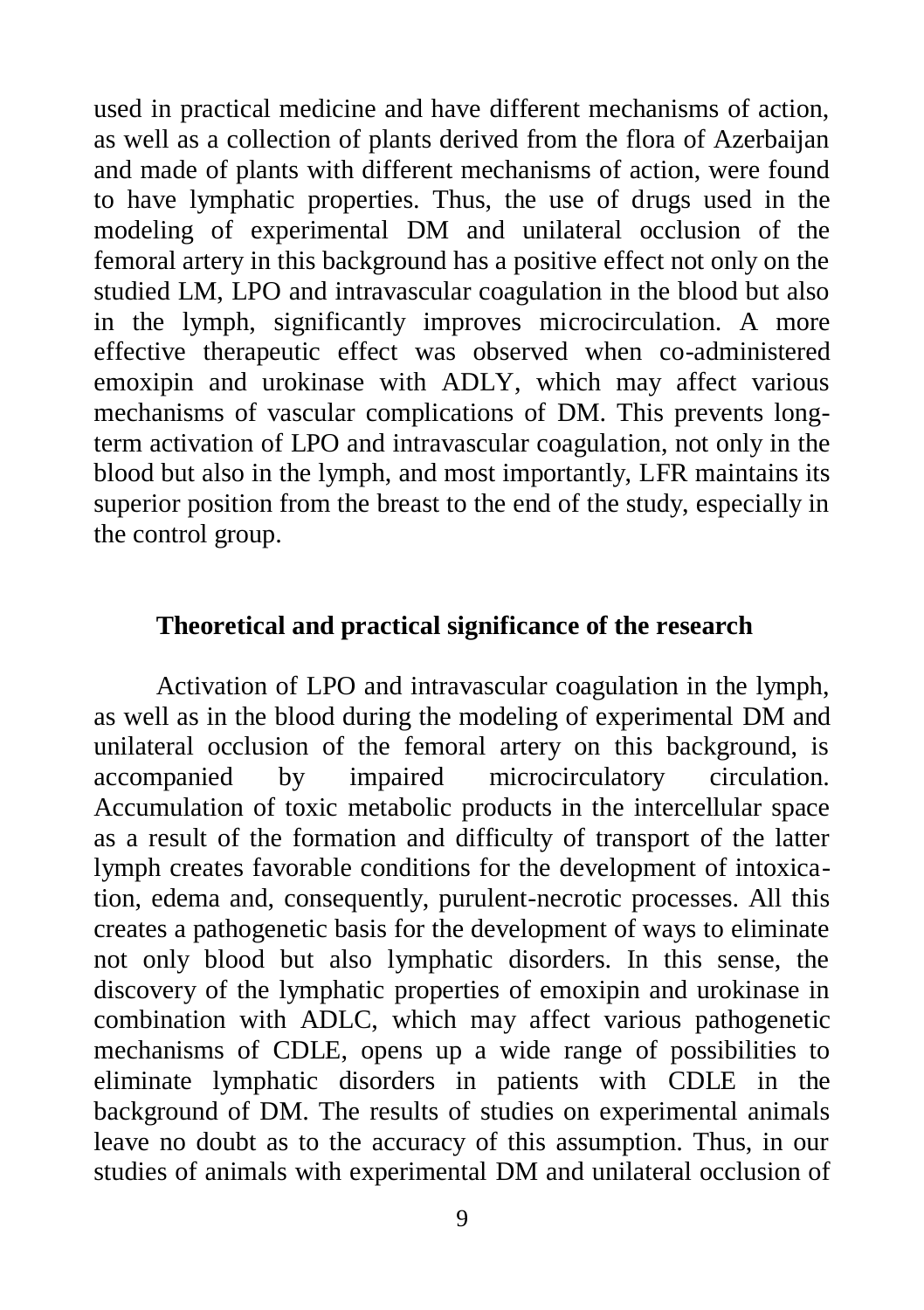the femoral artery in this background, the combined use of emoxipin and urokinase separately with ADLC not only in the blood but also in the lymph, eliminating disorders of lipid metabolism and LPO, prevention of intravascular coagulation. The main thing is to improve microcirculation by the end of the study. A more rational therapeutic effect was observed with the combined use of emoxipin, urokinase and ADLC.

## **Applying of work results in practice**

The results of the study are used in lectures and practical classes at the Department of Pathological Physiology of the Azerbaijan Medical University.

## **Approbation and application**

Separate fragments of the dissertation were presented at the XXII International Congress on Rehabilitation and Immunorehabilitation in Medicine (Singapore, 2015), V Azerbaijan National Conference on Allergology, Immunology and Immunorehabilitation (Baku, 2016), scientific-practical conference dedicated to the 120th anniversary of Aliyev. (Baku, 2017), at the Final Scientific Conference of AMU (Baku, 2017), at the XXII Republican Scientific Conference of Doctoral Students and Young Researchers (Baku, 2019), as well as at the initial interdepartmental discussion (08.07.2021, protocol № 2) and FD of AMU 03.013 Report and discussion at the seminar of the Approbation Council organized under the Dissertation Council (28.04.2022, protocol №4).

13 scientific works on the topic of the dissertation were published. 7 of them were published in the publications recommended by the EAC under the President of the Republic of Azerbaijan, including 5 articles in the publications included in the international indexing and summary databases, and 5 are theses. 1 of the theses was published abroad, and 4 in the materials of international and national congresses and conferences and 1 patent.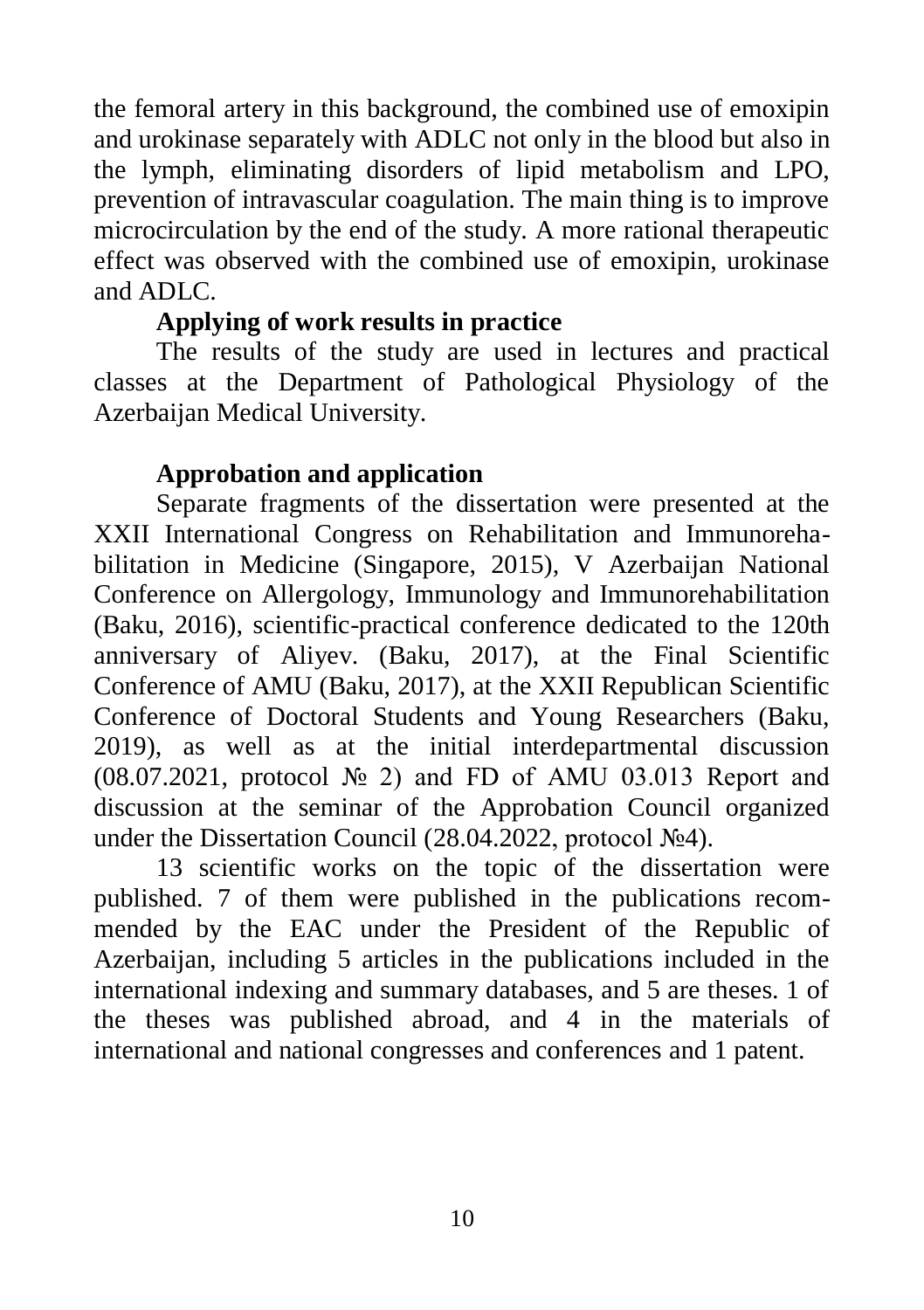## **Name of the organization where the dissertation work is carried out**

The dissertation work was carried out according to the plan of scientific-research work of the Department of Pathological Physiology of the Azerbaijan Medical University and the Teaching Surgery Clinic .

## **The total volume of the dissertation with a sign, indicating the volume of the structural units of the dissertation separately.**

The structure and scope of the dissertation. The dissertation is written in 187 pages in the Azerbaijani language, from the introduction (9 pages, 15572 signs), literature review (16 pages, 32106 signs), materials and methods (15 pages, 17850 signs), Chapter 3 from personal research (16 pages, 20131 signs) , Chapter 4 (30 pages, 38420 characters), Chapter 5 (33 pages, 44765 characters), Chapter 6 (32 pages, 42282 characters), results (2 pages, 3561 characters), practical recommendations (1 page, 776 characters) (total 215463 characters). The dissertation consists of a list of 215 literature sources. Of these sources, 2 were used by local authors, 137 by Russian authors, and 76 by English authors. Visualized with 35 tables and 14 figures.

## **The main content of the dissertation**

In the introductory part of the dissertation, the relevance of the research work is substantiated, goals and objectives are defined, scientific novelty and practical significance are given, the main provisions submitted for defense are indicated, information on approbation, scope and structure is included.

In the first chapter, the works of domestic and foreign authors on the role of DM and its complications, as well as the role of oxidative stress, disruption of lipid metabolism and hemostasis in the pathogenesis of CDLE, were widely commented, analyzed and summarized. Extensive analysis of statistical data on the prevalence, amputation, death and disability of the mother of patients with DM, the development of oxidative stress in the background of chronic hyperglycemia, endothelial dysfunction and hemostasis played an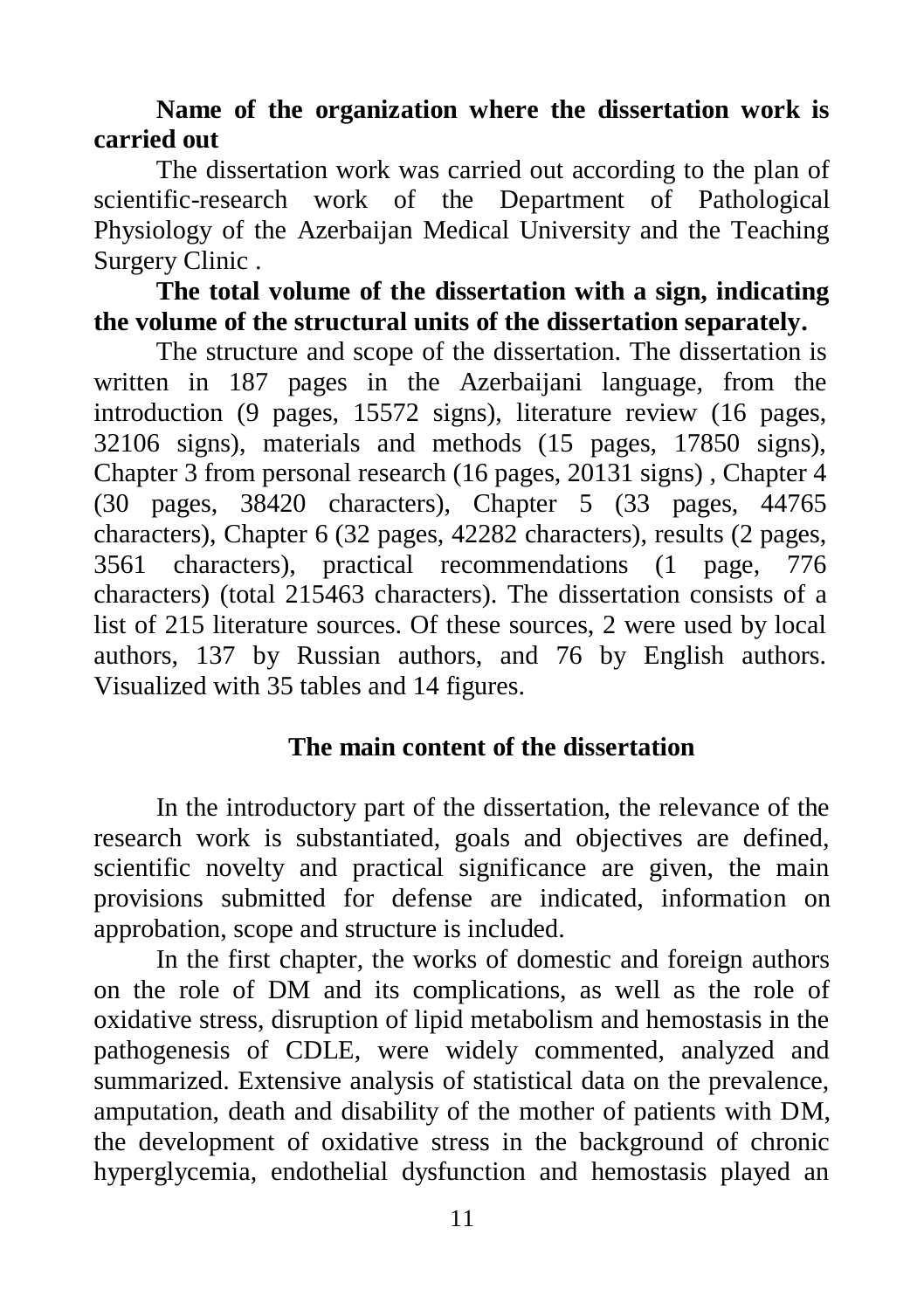important role in the development of both DM and its purulentnecrotic complications. Given all this and the inability of modern insulin therapy to prevent complications of DM, especially delayed vascular complications, some researchers suggest that the treatment should include antioxidants and antithrombotic drugs. However, the failure of the research conducted in this direction also yielded the expected results, which led to the conclusion that a more in-depth study of the pathogenesis of CDLE. These have led to the study of the role of the lymphatic system, which performs a number of important functions in the body, in the pathogenesis of CDLE during DM and the development of adequate lymphatic correction methods.

The second chapter provides research materials and methods. In the clinical part of the study, lower extremity USDG was performed in 35 DM patients and 10 clinically healthy individuals. The experimental part of the study was performed on 128 rabbits of the genus Chinchilla weighing 2.0-3.5 kg. The experiments on rabbits were carried out in accordance with the requirements of the European Convention for the Protection of Vertebrates and Directive 86/609 / EEC. Thus, all the surgeries necessary to remove lymph from the breast for analysis were performed under anesthesia. For this purpose, solutions of ketamine  $(8 \text{ mg} / \text{kg})$  and diphenhydramine (0.15 ml / kg of 1% solution) were injected into the external vein of the ears of experimental rabbits. In our study, experimental SD was modeled in 114 rabbits by intravenous administration of a 5% aqueous solution of alloxan monohydrate at a dose of 100 mg / kg. All laboratory animals were divided into control and experimental groups. The effect of preparatory measures (fixation, analgesia, surgery, etc.) on the indicators studied in the blood and lymph of 14 rabbits included in the control group was studied.

For the examination, blood was drawn from the rabbit's ear vein and lymph from the breast. Kornienko et al. (1977) <sup>12</sup> to the method of M.Kh. Aliyev, V.Q. Based on Mammadov's (1990)

 $\overline{a}$ 

<sup>12</sup> Kornienko, A.A., Kulikovsky, N.N., Sorokaty, A.E. Topical issues of topographic anatomy and operative surgery. M., 1977, vp.1, p.22-13.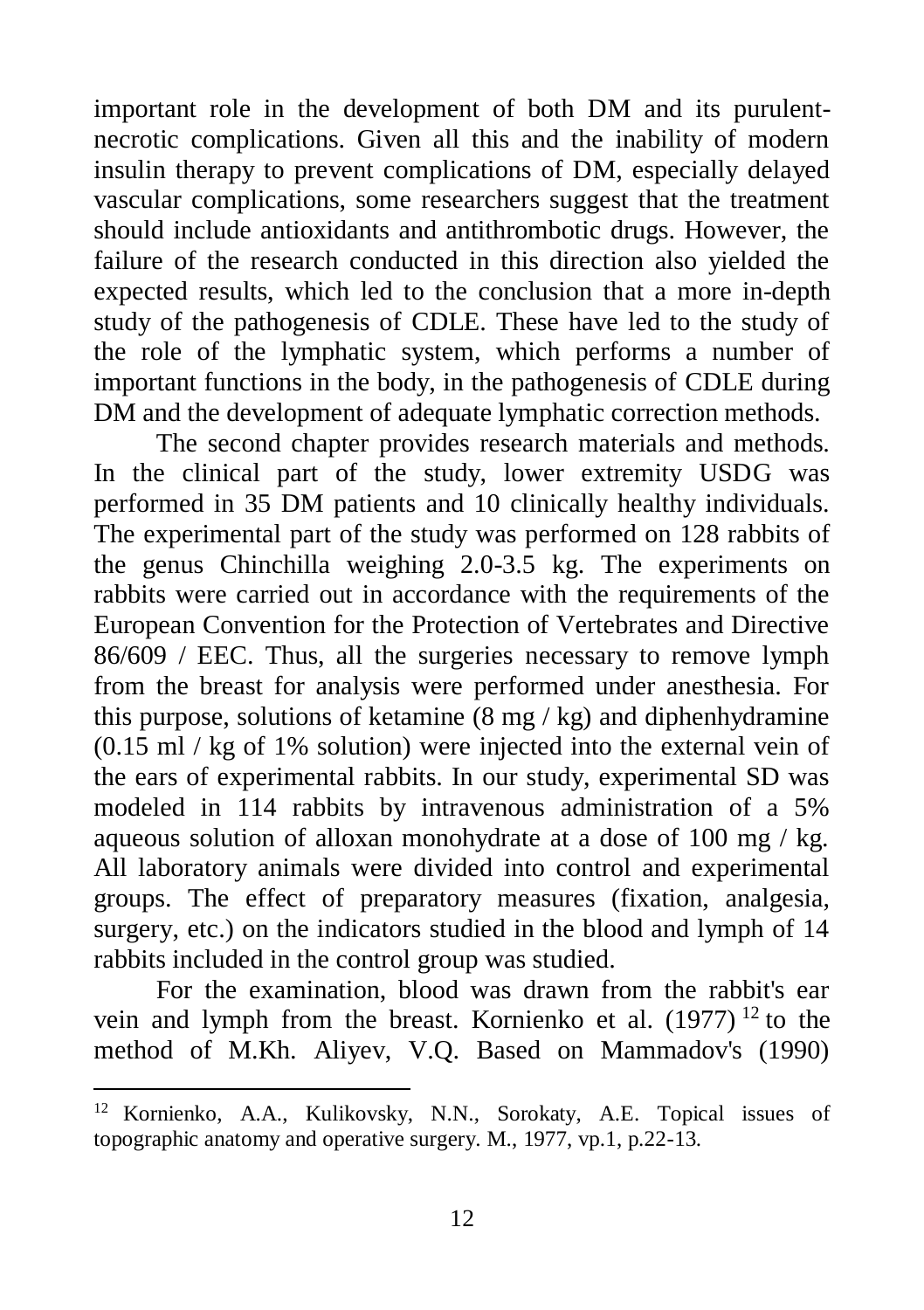modification, intravenous blood and lymph coagulation, lipid content, and LPO were studied before, during, and 5, 15, 30, 60, and 90 days after alloxan injection, using commonly accepted biochemical methods.

The lymphatic drainage function of the tissues was assessed by determining LFR from the thoracic duct. LFR from breast milk was determined based on the amount of lymph collected from breast milk in ml per unit time per kg of body weight of the rabbit. (min. ml / kg). 19 head of rabbits were included in each of the control subgroups, in which the DM model II was created and on this background the unilateral occlusion of the femoral artery was modeled III. The animals of the experimental group, in turn, were divided into 4 subgroups, each with 19 rabbits. In the experimental series, the effects of individual and combined injection of emoxipin and urokinase on the studied parameters in the blood and lymph, as well as the lymphatic drainage properties of tissues were studied in rabbits modeled on experimental DM and unilateral occlusion of the femoral artery.

All figures obtained as a result of the study were statistically processed with the help of EXCEL and STATISTICS software packages based on Student and Wilcoxon methods, using parametric and non-parametric methods, taking into account modern recommendations.

In the third chapter, USDG examinations were performed in 35 DM patients and in the lower extremities of 10 clinically healthy individuals. 15 (42.8%) of the examined patients were men, 20 (57.1%) were women, and 4 (40.0%) men and 6 (60.0%) women were included in the control group.

16 of the examined patients were diagnosed with insulindependent and 19 with insulin-dependent DM. According to Anamnesis data, the duration of the DM lasted for patients in 5 to 1 year, in 10-1 to 5 years, in 11-6 to 10 years, and in 9-more than 10 years. Of the patients involved in the study, those aged 50 to 64 years were the majority - 22 (62.8%).

The shoulder-ankle index, an important diagnostic criterion in patients, was assessed during the USDG examination. It should be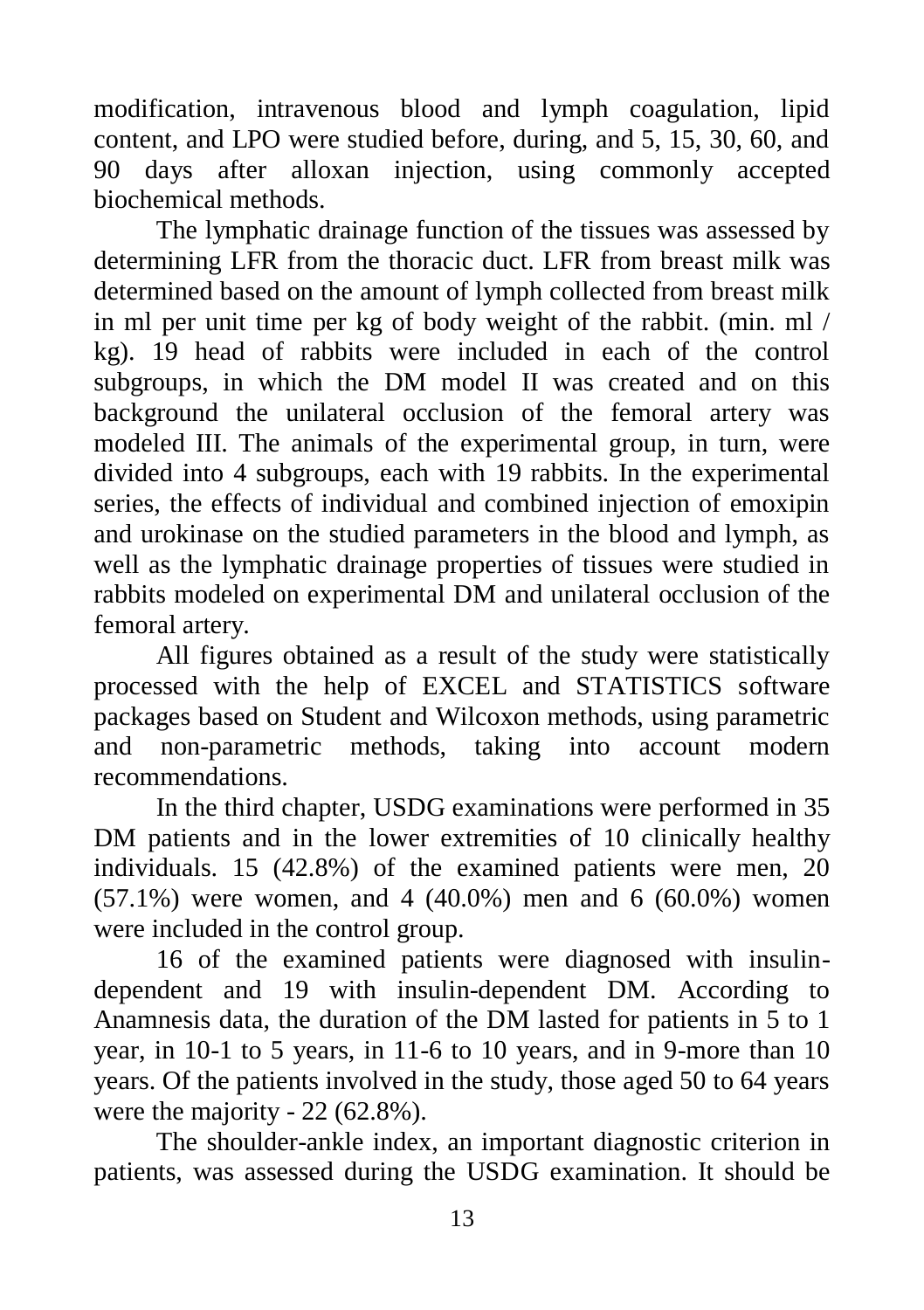noted that ShAI (shoulder ankle index) is a reliable method of assessing arterial occlusion and is considered the gold standard for screening and diagnosis of peripheral arterial occlusion lesions. The normal range is 0.90-1.30 in adults. Below 0.8 indicates peripheral arterial disorders and is important as a prognostic criterion for gangrenous changes in patients with lower  $(<0.05)$  levels.

In DM patients, this criterion is slightly different. Given that arterial occlusion is associated with medicclerosis, this group of patients has higher blood pressure and a median sclerosis of more than 1.3. Such indicators can be observed in patients with chronic renal failure.

In the study, SHAI in the right and left legs in patients with DM was  $1.09 \pm 0.14$  and  $1.2 \pm 0.18$ , respectively. There was no significant difference in this indicator in the control group.

The study did not show any occlusion disorders in the vascular network in group I patients. In 3 patients from this group, the FDI was high, 1.5-1.7, and hemodynamically significant stenoses were found in the distal segments of the cane arteries and in the carotid arteries. No stenotic changes were observed in group II patients. In group III patients,ShAI was higher in 5 patients and vascular occlusion was observed.

The fourth chapter is devoted to the interpretation of the results of studies conducted on 52 rabbits included in the control group. Laboratory animals included in the control group were divided into 3 subgroups. In 14 rabbits included in the first control subgroup, saline solution was injected instead of 5% aqueous solution of alloxan monohydrate and the effect of preparatory measures on the studied parameters was studied. As a result of the research, it was found that the changes detected in the blood and lymph during the preparatory measures were not sustainable, ie the indicators returned to normal levels in a short time.

Modeling of experimental DM in 19 rabbits in control group II caused profound changes in the blood as well as in the lymph. Thus, although there is a tendency to change the direction of hypocoagulation in both humoral environments (blood and lymph) from the very first stages of the study, there are changes in the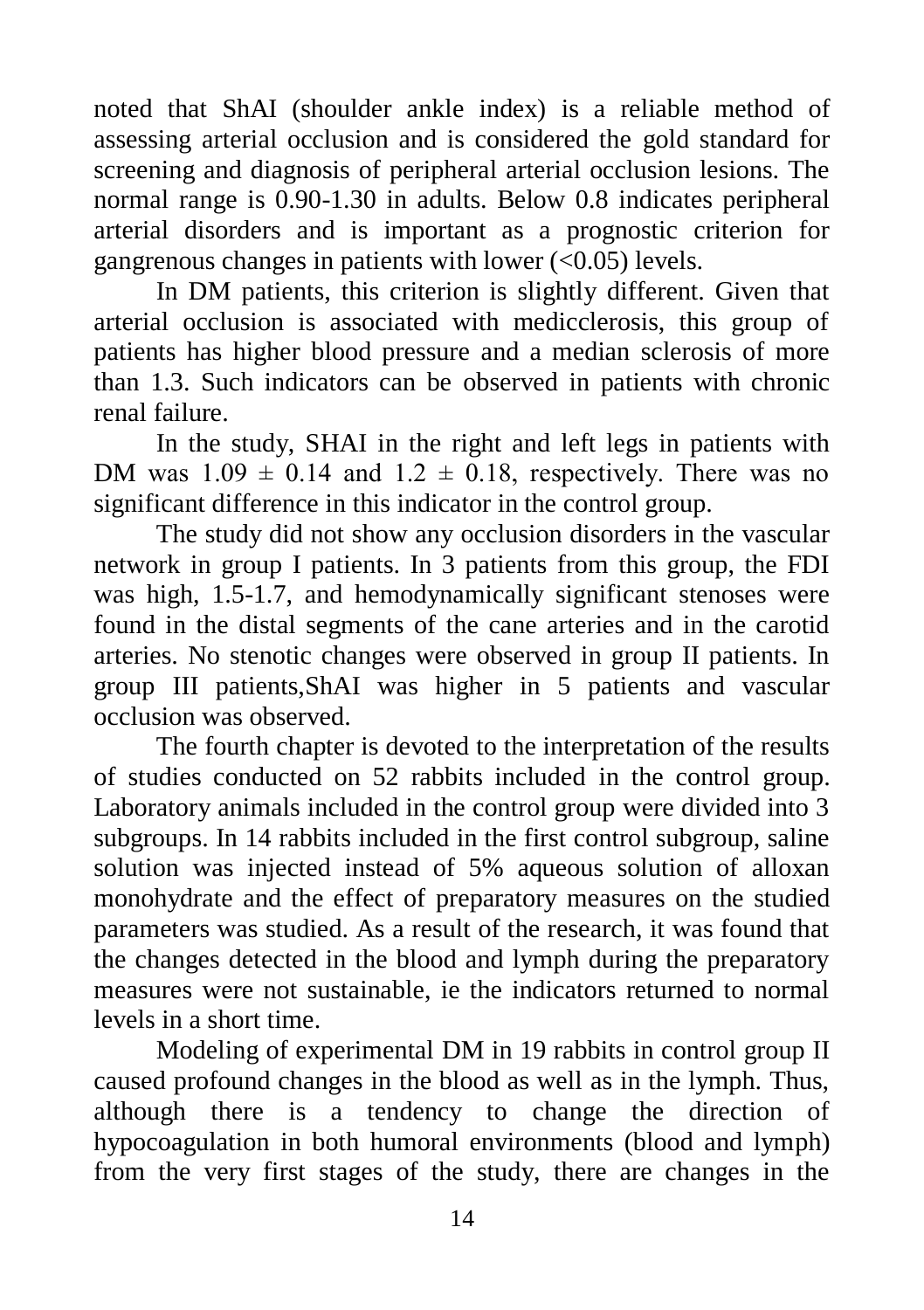direction of acute hypercoagulation from the 15th, especially the 30th day of the study. From the 15th day of the study, hypercoagulation begins to develop in the blood. Indicators such as DPAT, PD and TD are reduced in the blood by 13.4%, 12.8% and 20.7%, respectively, and in the lymph by 27.8%, 29.8%, 34.6%, respectively, VF, FP and the level of AT-III in the blood increases by 42.6%, 35.0% and 28.4%, respectively, and in the lymph by 47.2%, 28.3% and 31.2%, respectively ( $p < 0.05$ -0.001). Towards the end of the study, the changes in the direction of hypercoagulation gradually deepened to 30 (TD decreased to 69.1% of normal level) and 60 days (PD and INR to 69.1%, respectively, 65.8% of the corresponding normal). and decreased to 65.4%, while the level of VF exceeded the normal level by  $68.7\%$ ) reached its peak (p <0.001). In the later stages of the study, changes in the direction of hypercoagulation begin to weaken on some indicators. However, the risk of thrombosis in the blood and lymph remains until the end of the study. Thus, VF, FDP, markers of intravascular coagulation, are clearly identified in both systems by the end of the study. At the same time, there are significant changes in the lymphatic drainage function of the tissues, although LFR from the thoracic duct increases slightly at the beginning of the study, weakens with prolongation of the study and decreases to 55.6% of the norm by the end of the study ( $p \le 0.001$ ). Modeling of DM in rabbits also had a significant effect on lipid metabolism. Thus, the amount of atherogenic lipids in both blood and lymph increased, and LPO became significantly more active. Such changes are usually observed from the 15th day of the study. During this period of study, HDLP in the blood decreased to 76.5% of the norm, and in the emphysema to 89.4%, while the amount of LDLP and VLDLP in the blood was 63.6% and 46.3%, respectively, and in the lymph, 20.0% and 24.4%, respectively ( $p \le 0.001$ ). Activation of LPO began on the 7th day of the study. As the study period progresses, the LPO intensifies and reaches its maximum level by the 30th day of the study. Thus, the level of DC and MDA in the blood increased to the maximum and exceeded the norm in the blood by 3.7 and 2.0 times, respectively, and in the lymph - by 2.7 times and 93.9% ( $p \le 0.001$ ). All of these were accompanied by a decrease in RGin both blood and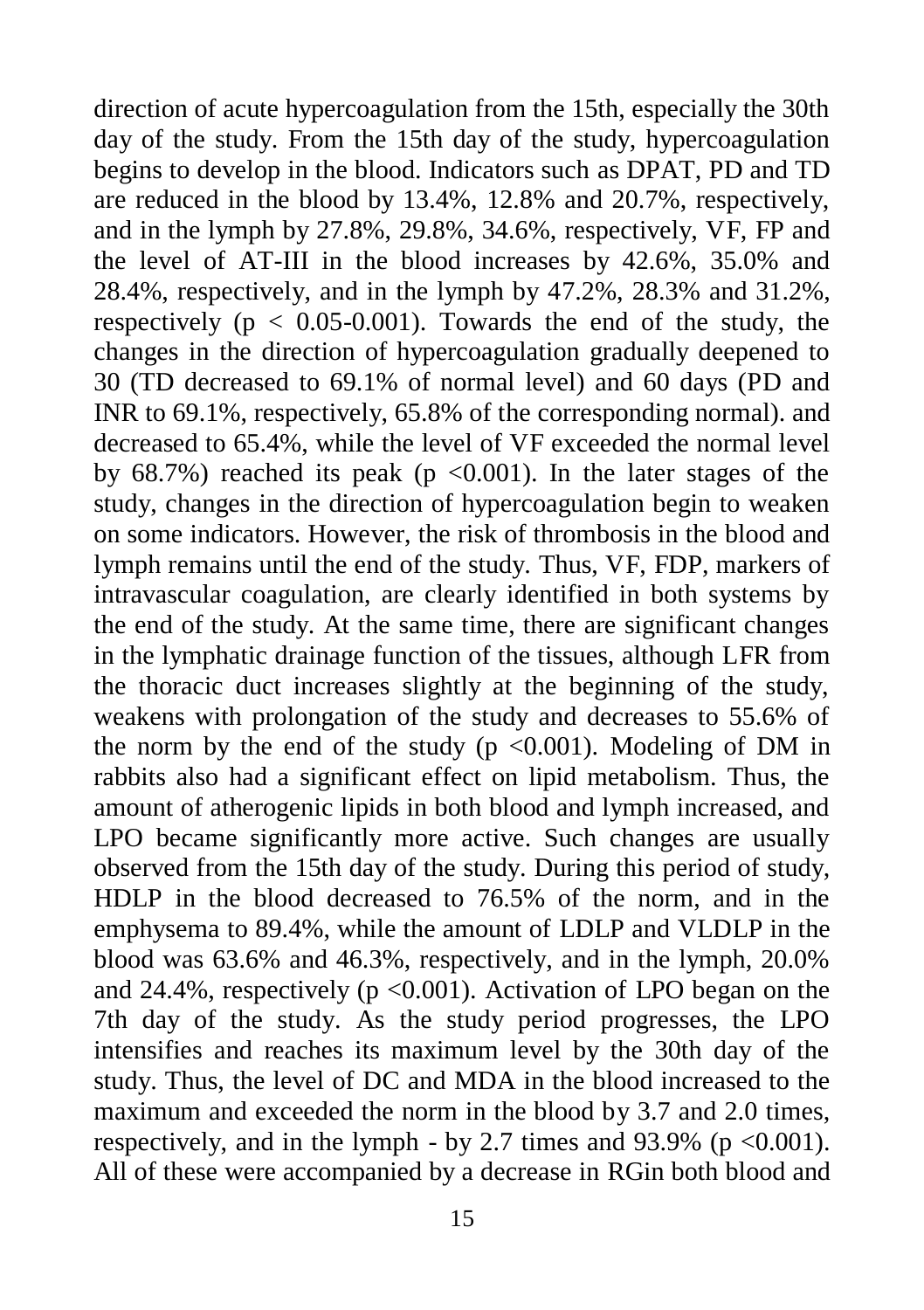lymph from day 30 of the study ( $p < 0.001$ ). Thus, the creation of the DM model in rabbits leads to the activation of intravascular coagulation not only in the blood but also in the lymph  $13, 14$  an increase in the amount of atherogenic lipids, activation of LPO and weakening of lymphatic drainage of tissues<sup>15,16</sup>.

In 19 rabbits included in control group III, unilateral occlusion of the lower extremities was modeled against the background of experimental DM. The results of the study show that the changes in the direction of hypercoagulation found in the blood and lymph during experimental DM are further deepened. Such changes were recorded from the 15th day of the study. When comparing the obtained changes with the control group indicators, markers of activation of intravascular coagulation in the blood and lymph were found to be more visible, and this difference between the changes decreased with the length of the study, but by the end of the study, changes in the direction of hypercoagulation, i.e., the risk of thrombolysis, were preserved both in the blood and lymph. At the same time, the amount of atherogenic lipids in the blood and lymph significantly increased, exceeded the control group, and LPO became more active. This can be seen when comparing the concentrations of HDLP in the blood and lymph. For example, on the 60th day of the study, the amount of HDLP in the blood decreased to 45.1% of the

 $\overline{a}$ 

<sup>&</sup>lt;sup>13</sup> Dzugkoev, S.G., Khetagurova, L.G. The role of changes in the associated system of peroxidation of lipids, antioxidant protection, microcirculation and hemostasis in the pathogenesis of diabetic angiopathy // Bulletin of new medical technologies, - 2008. - №1, - p. 40-41.

<sup>14</sup> Rodin, A.N., Zakhvatov, A.N., Belyaev, A.N., Tarasova, T.V., Zakharkin, I.A. Effectiveness of regional pharmacotherapy in the complex treatment of necroticnecrotic complications of diabetes // Modern problems of science and education, - 2017. - № 5.; URL: http://www.science-education.ru/ru/article/view?id= 26808.

<sup>&</sup>lt;sup>15</sup> Nekrasova, E.G., Dubensky, V.V., Miller, D.A. Features of vascular hemostasis associated with diabetes mellitus in patients with stop mycoses, and their treatment with correction of microcirculatory disorders // Immunopathology, allergy, infectious disease, - 2011. - №2, - p. 53-62.

<sup>&</sup>lt;sup>16</sup> Vasiliev, P.V., Shishkin, A.N., Erofeev, N.P., Bubnova, N.A., Pchelin, I.Yu. Non-invasive assessment of microcirculation in patients with late complications of type 2 diabetes // Regional blood circulation and microcirculation, - 2015. -№14, c. 28-33.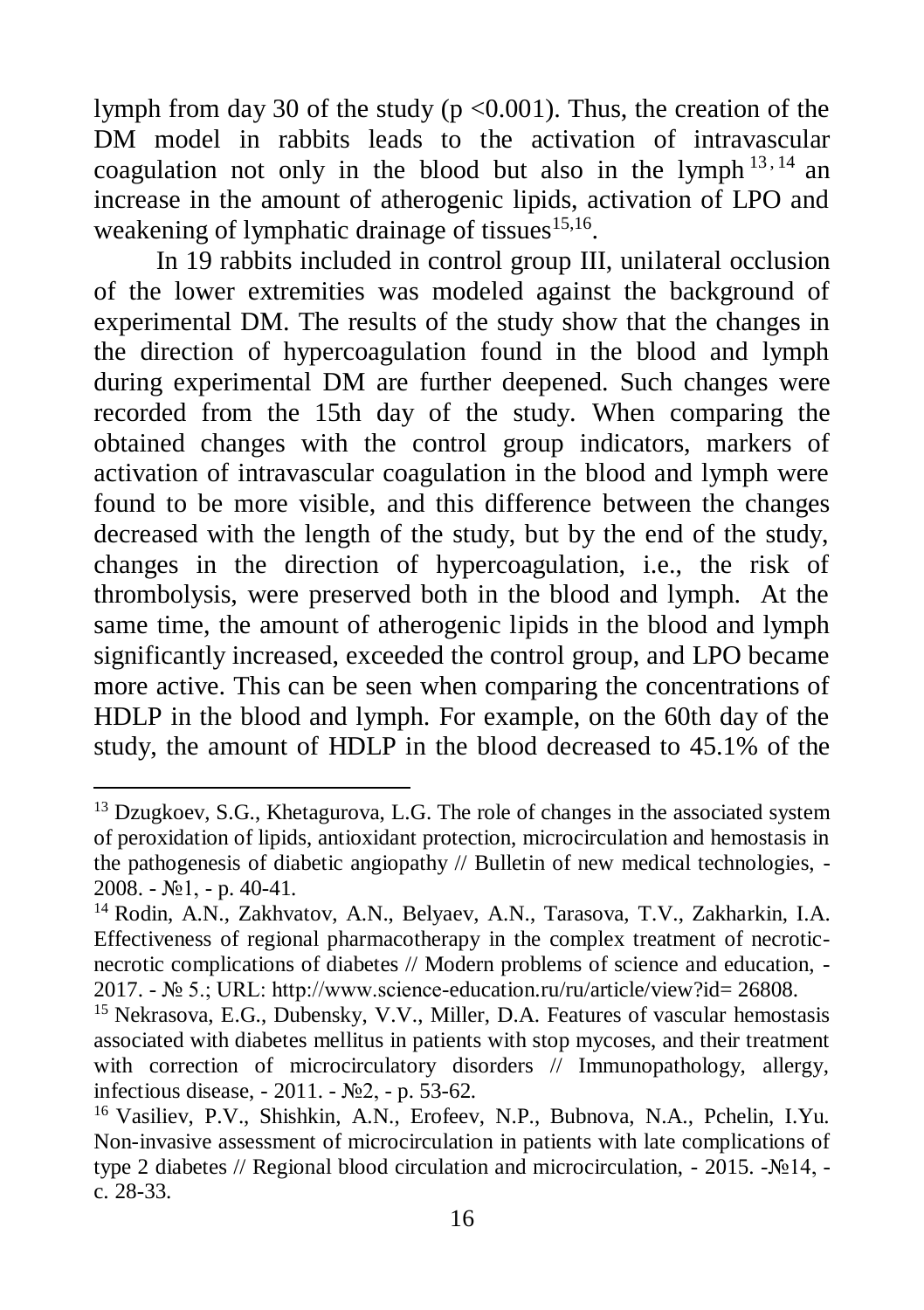baseline, but in the lymph it was 36.5%. In addition, on the 60th day of the study, the level of LDLP in the blood exceeded the norm by 2.47 times, while the increase in lymph was 2.54 times ( $p \le 0.001$ ). Quantitative differences of the same nature can be observed when comparing the amount of VDLLP in the blood and lymph. Such differences in the lipid content of blood and lymph can be found at any stage of the study. However, it should be noted that the direction of change was the same at all stages of the study in both systems. Similar changes can be seen when comparing LPO levels in the blood and lymph. It should be noted that unilateral occlusion of the femoral artery against the background of experimental DM is accompanied by more intensive activation of LPO. That is, although the amount of LPO products increases in both blood and lymph, there are quantitative differences. Thus, the amount of DC in the blood (on the 15th day of the study was 64.4% of the baseline level 2.43 times higher than normal, and in the lymph this indicator was 62.7% (p  $< 0.001$ ).

Thus, our studies have shown that in the context of oxidative stress in chronic hyperglycemia, along with blood, increased intravascular coagulation of lymph and increased risk of thrombosis play an important role in the disruption of lymphatic drainage of tissues during experimental DM. Unilateral occlusion of the femoral artery against the background of experimental DM leads to a deepening of these changes. The latter is fully consistent with the literature  $17$  on the reduction of lymph transport from the lower extremities to 64.7% in the initial phase of DPS. All of this provided a pathogenetic basis for the subsequent administration of antioxidant emoxipin and fibrinolytic urokinase to experimental animals separately and in combination with ADLC.

**In the fifth chapter,** the effects of emoxipin and urokinase on blood and lymph parameters studied separately with ADLC in experimental DM were studied. Emoxipin was used in combination with ADLC in the treatment of 19 rabbits in the experimental group.

 $\overline{a}$ 

<sup>&</sup>lt;sup>17</sup> Shevchova, E.V. Impairment of microcirculation and blood-lymph circulation in the lower extremities of patients with the initial stage of diabetic foot syndrome and their correction. Diss. k.m.n., Novosibirsk, 2009, 147p.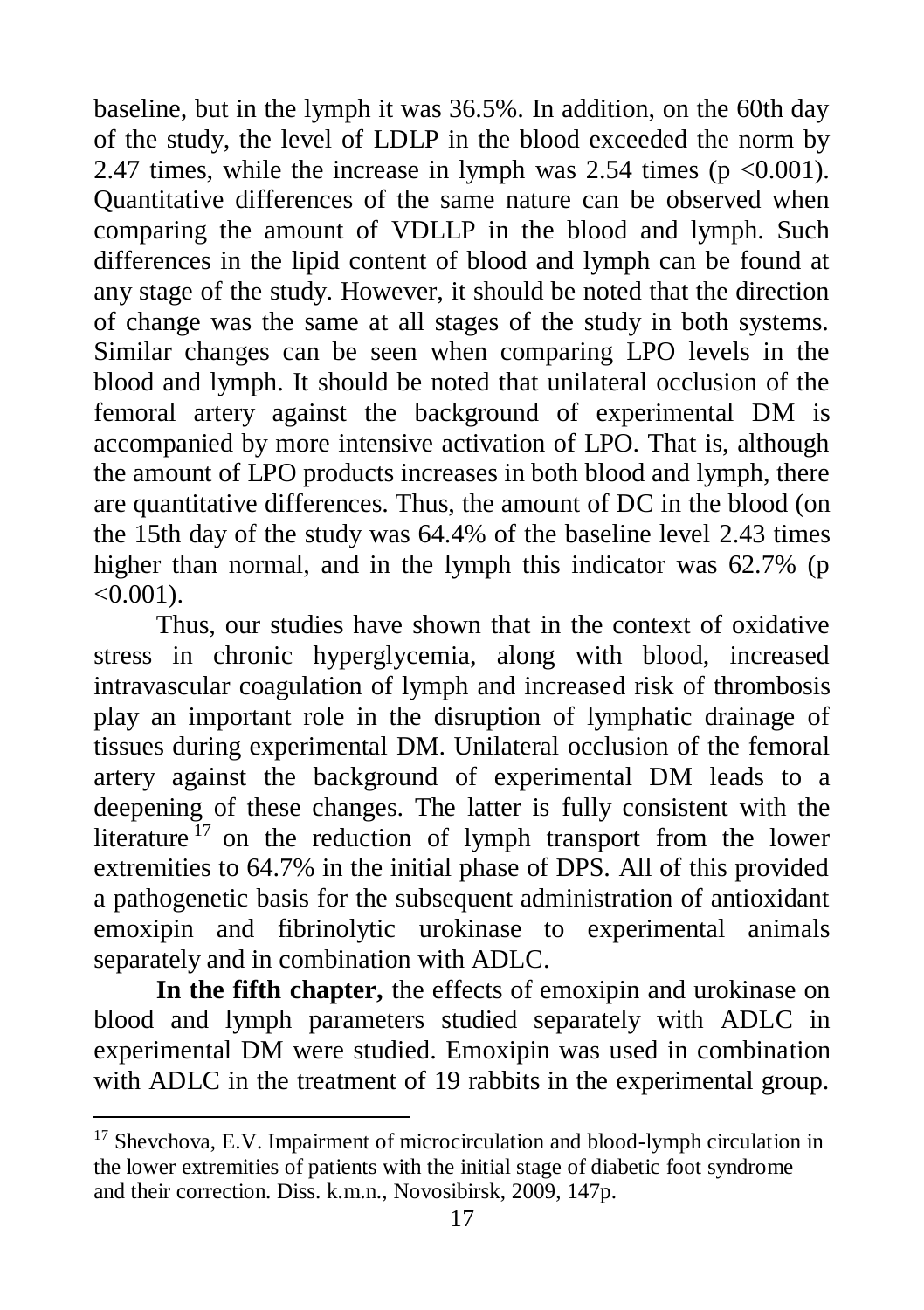Studies have shown that in this group of experimental animals there are changes in the direction of hypocoagulation not only in the blood but also in the lymph. Thus, indicators such as DPAT, PD and TD in the blood and lymph begin to decline from the very first days of the study. Although the direction of the changes is the same in the blood and lymph, there are also quantitative differences. For example, although HFTM was superior in the blood for 60 days compared to both the baseline and the corresponding control group, such dynamics in the lymph continued for a total of 15 days. That is, on day 30, was reduced to baseline in the blood, but was superior to the control group. Although the dynamics were repeated on day 60 of the study, at the end of the study, this indicator decreased again to 74.5% of the baseline, but did not differ from the control group. Indicators such as PD, TD underwent changes in the direction of similar hypocoagulation. At the same time, the anti-thrombotic system was activated. All this indicates a significant reduction in intravascular coagulation of blood and lymph during the combined treatment of experimental DM with emoxipin and ADLC, and that emoxipin and ADLC have both anticoagulant effects. Such treatment also had a beneficial effect on the lymphatic drainage properties of tissues. This is manifested, first of all, by an increase in LRF from the breast. Compared to the baseline, this increase was more than 2.3 times on the 15th day of the study ( $p \le 0.001$ ). Compared to the control group, the dynamics of the changes were slightly different at first (day 15 of the 15th study), but then, ie from the 60th day until the end, they did not differ from the control group. Although LFR from breast discharge began to decline in the later stages compared to the baseline, it was able to maintain its advantage until the end of the study ( $p < 0.01$ ). Thus, studies have shown that such treatment not only reduces the intravascular coagulation of lymph, but also increases the LRF from the breast, ie improves lymphatic drainage of tissues. Co-administration of emoxipin and ADLC also has a positive effect on the lipid composition of blood and lymph. In this case, the amount of atherogenic lipids in both systems is significantly reduced and the LPO is weakened. HDLP increases more intensively in the blood (on the 60th day of the study, this increase was 2.3 times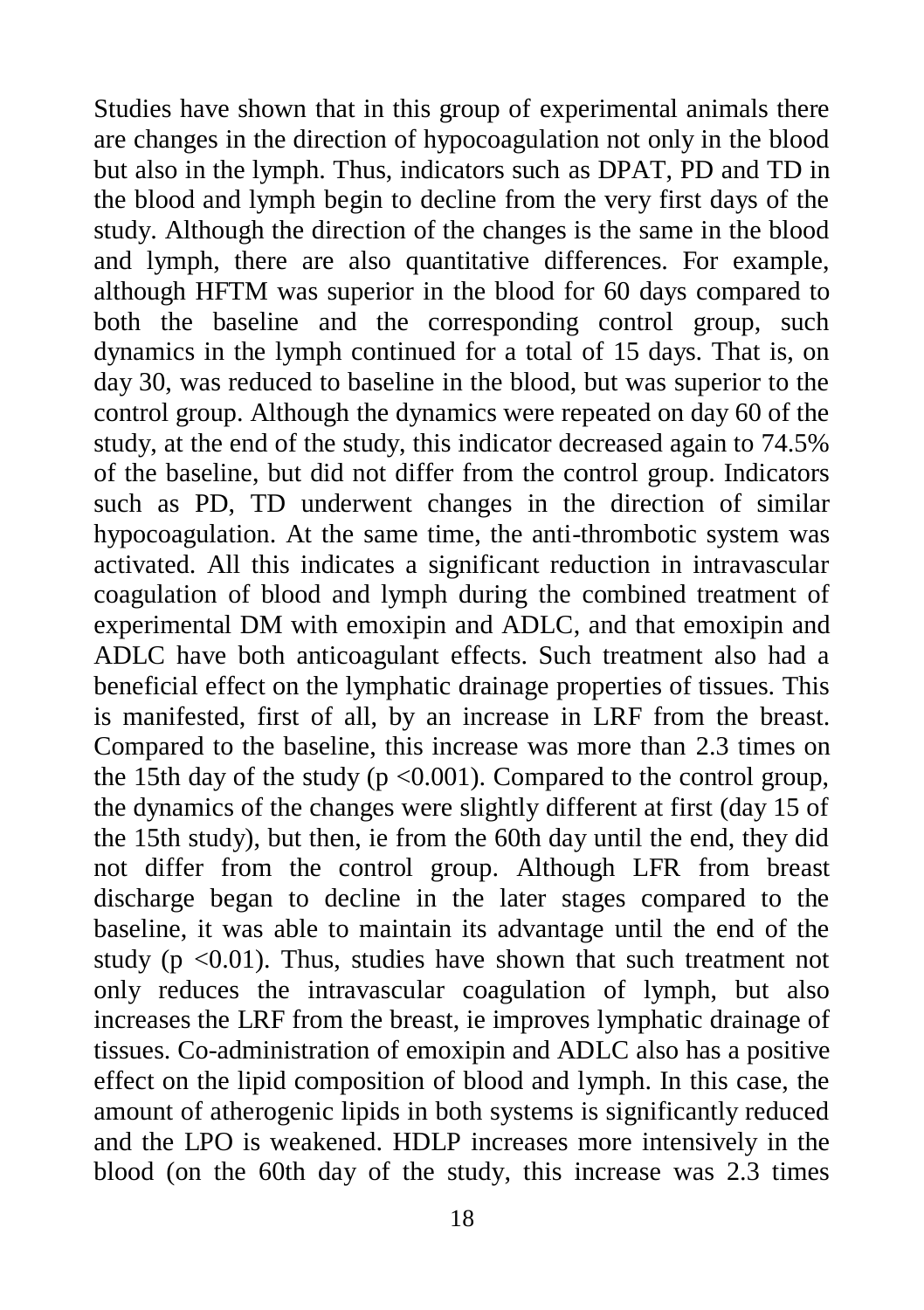compared to the baseline, and 5.3 times compared to the control group), and in the lymph, these changes were slightly weaker (compared to the baseline). 66.7% on day 15 and 2.9 times on day 60 of the study compared to the relevant control group) ( $p \le 0.001$ ). QSH was higher in the blood on the 30th day of the study (27.8%) than in the baseline, on the 15th day of the study in the lymph (33.3%), and on the 30th day of the study in the blood compared to the control group (2.2). times), and in the lymph increased on the 60th day of the study  $(78.1\%)$  (p < 0.05-0.001). Thus, the study found that cotreatment of emoxipin of experimental DM with ADLC also had a beneficial effect on blood and lymph lipid composition and LPO. The amount of atherogenic lipids in the blood and lymph is significantly reduced, and LPO is significantly weakened. The anticoagulant effect of emoxipin and ADLC is primarily explained by the interaction between oxidative stress and hemostasis that develop during  $DM^{18,19}$ . Our studies have shown that such a connection also exists in the lymph. Thus, the combined administration of emoxipin and ADLC in experimental DM slows down the intravascular coagulation of not only the blood but also the lymph.

At the same time, improvement of lymphadrenage of tissues once again confirms the important role of the underlying system in the transport of humoral transport in the direction of blood-interstitial fluid and lymph, and improvement of microhemocirculation not only as a result of weakening of blood intravascular coagulation, but also improvement of microlimphasirculation against the background of slowing of intravascular coagulation of lymph<sup>20</sup>. Injecting urokinase during experimental DM caused profound changes in blood and lymph parameters. Although some differences between the changes

 $\overline{a}$ 

<sup>18</sup> Byshevsky, A.Sh., Umutbaeva, M.K., Alborov, R.G. Link of hemostasis with peroxide oxidation of lipids // M. Medical book: 2003, 96 p.

<sup>&</sup>lt;sup>19</sup> Abdullaev, D.A., Nabiev, M.H., Bilolov, M.K., Begakov, U.M. Diagnosis and treatment of intermittent claudication syndrome in patients with hepatic-septic complications of diabetes mellitus // Young Science. - 2016. - № 1. - С. 40-44.

<sup>&</sup>lt;sup>20</sup> Mamedov, Y.D. Myocardial infarction. Lymphatic system of the heart. Pathophysiology and pathogenetic basis of treatment. M. Medicine, 1989, 220p.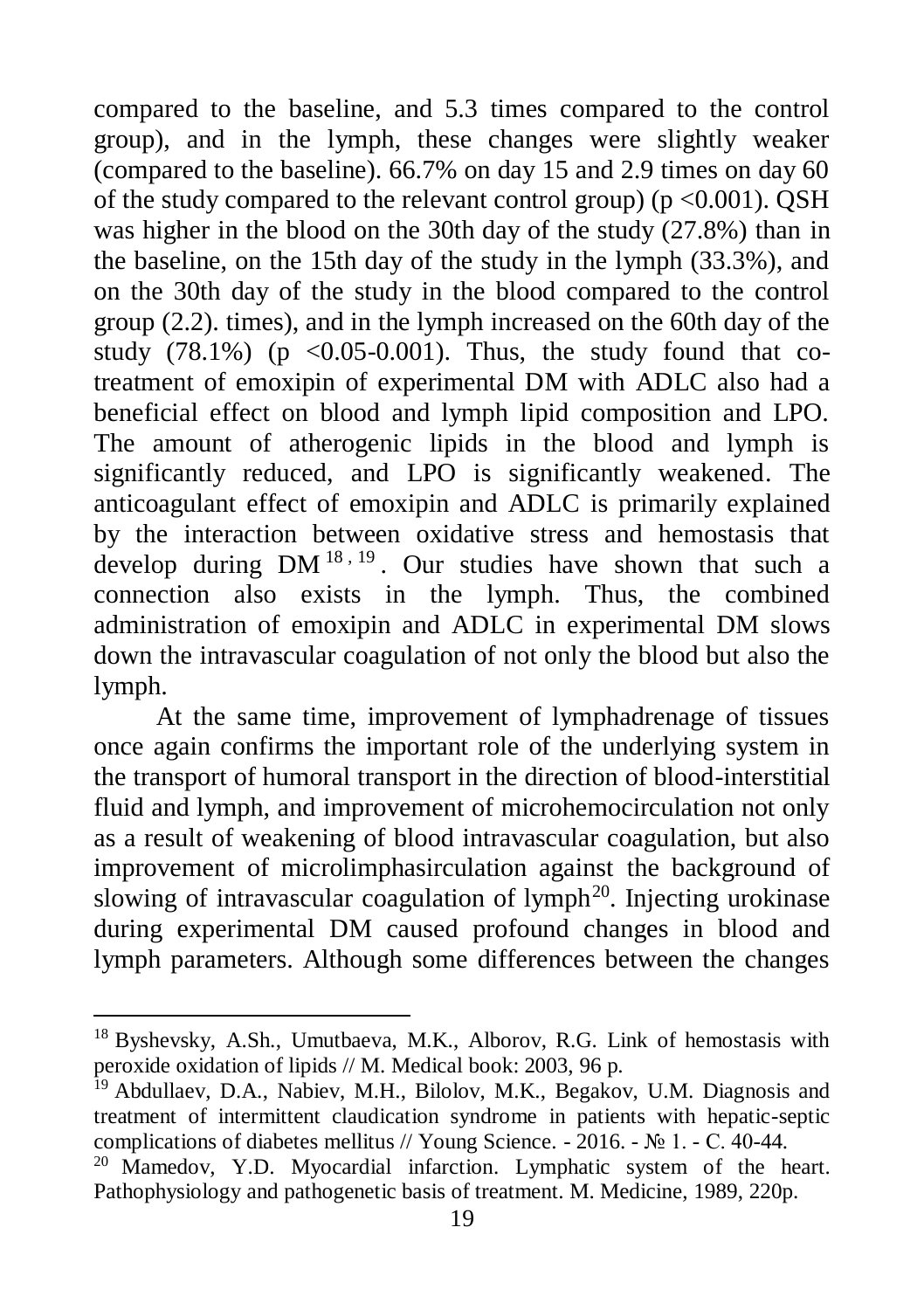found in the blood and lymph were noted, the direction of the changes was largely the same. That is, co-administration of urokinase with ADLC in experimental DM weakens not only the blood but also the lymphatic clotting of the lymph and increases the fibrinolytic activity in both systems. However, it is important to note that although FF activity increased more intensively in the blood than in the early stages of the study, in the later stages of the study, ie as the study period progressed, the predominance shifted to the lymph and the FF in the lymph increased more intensively. Comparison of other indicators also shows that the differences are mainly quantitative. For example, although DPAT in urokinase treatment with ADLC in both systems (blood and lymph) exceeded the baseline and control group values at the maximum level on day 30 of the study, this advantage was 71.1% and 2.0 times in the blood, respectively. lymph (30.0% and 85.8%, respectively). When comparing the PD, it becomes clear that the difference is somewhat different. In other words, if the PD increased in the blood and reached its maximum on the 15th day of the study, and this increase was 64.4% and 2.2 times, respectively (assuming baseline and control group indicators), this indicator in the lymph reached its maximum on the 15th day of the study. day and was 75.7% and 2.5 times higher, respectively  $(p<0.001)$ . Comparison of TM in blood and lymph shows that although the direction of changes is the same, other differences are formed in blood and lymph. For example, although TD changes in the blood only on days 15 and 30, it is possible to see changes in the direction of hypocoagulation in the lymph at almost all stages of the study. One of the notable changes is that the level of VF (Villebrand factor) in both systems is much lower than in the respective control group, rather than in the respective baseline. Such dynamics were observed in both blood and lymph until the end of the study. Antimicrobial system parameters also increased in both fluids, and this was more pronounced in the lymph than in the blood. Thus, the weakening of intravascular coagulation in both systems is confirmed by the fact that the markers of activation of intravascular coagulation are not visible in the blood or lymph for a long time.

Co-administration of urokinase and ADLC also had a benefi-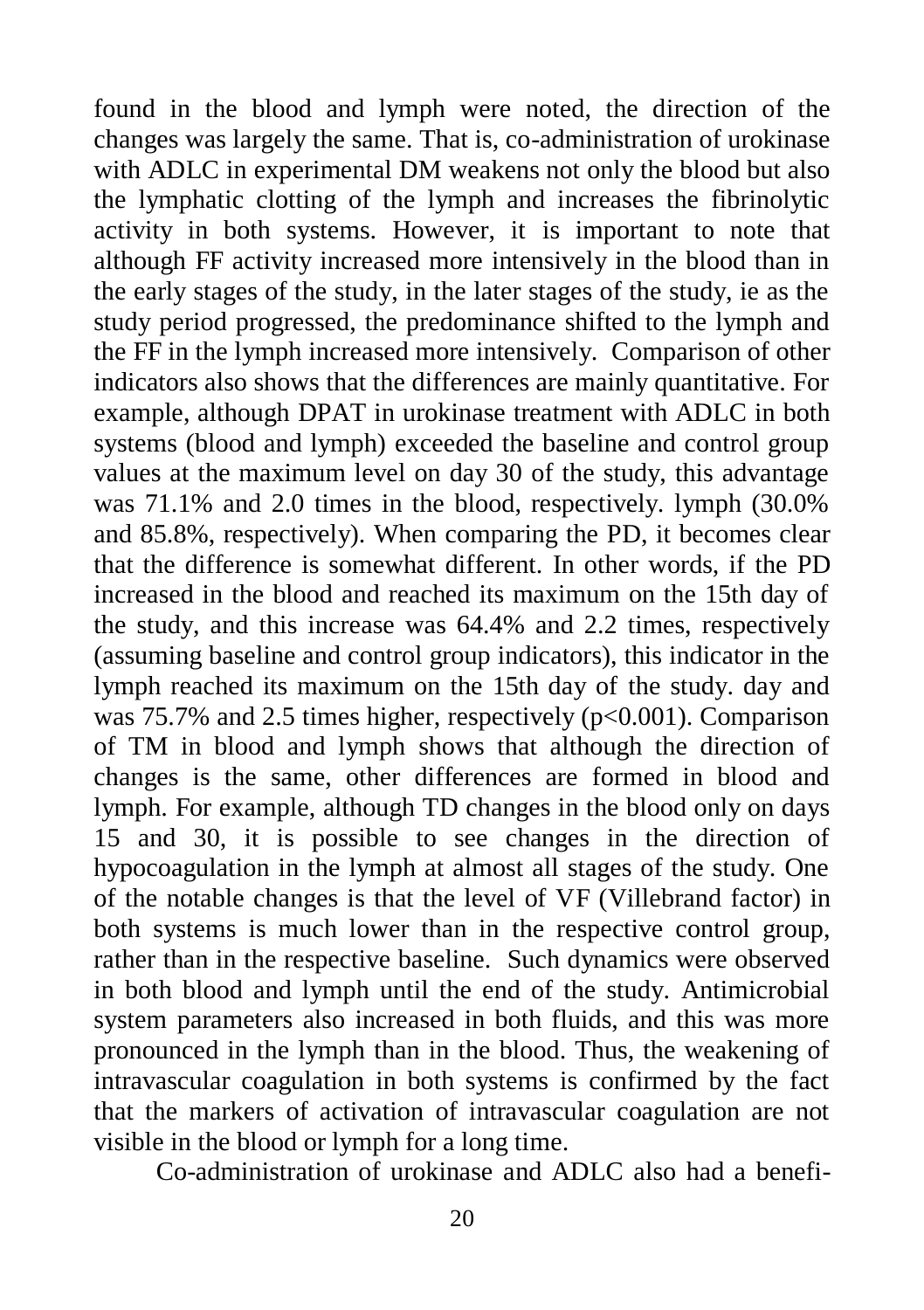cial effect on blood and lymph lipid composition, reducing the amount of atherogenic lipids and significantly reducing the intensity of LPO. The latter is manifested by a decrease in LPO production in both blood and lymph and an increase in RG. Although the direction of the detected changes is the same, some differences are noteworthy. This can be verified by comparing the dynamics of change of any indicator at any stage. For example, the lowest level of DC in the blood of LPO products (decreased to 47.1% of the control group) on the 30th day of the study, and the lowest level of MDA (decreased to 54.4% of the control group). lymph was recorded on day 30 of the study ( $p \le 0.001$ ). Although the amount of RG increased in both systems and reached a maximum on day 60 of the study in both systems, it was quantitatively different. Thus, at this stage of the study, RG exceeded the control group in the blood by 72.4%, and in the lymph - by  $65.6\%$  (p <0.001). When we compare the indicators of lipid metabolism in the blood and lymph, we see that the direction of changes is the same, but there are also quantitative differences. That is, the amount of atherogenic lipids in both systems decreases, and against this background, the amount of HDLP increases. Thus, the maximum on the 30th day of the study in both systems (79.7% and 71.6%, respectively) compared to the baseline HDLP, and on the 60th day of the study compared to the control group (3.4 times, respectively and 3.6 times) ( $p \le 0.001$ ). Similar and different dynamics can be observed in the dynamics of atherogenic lipids. For example, although LDLP levels fell to the lowest level in both systems on day 60 of the study, the rate was 30.5% in the blood and 30.4% in the lymph ( $p < 0.001$ ). All this is an important condition for the prevention of vascular complications in DM and opens new opportunities for the use of urokinase and ADLC to prevent the development of complications in DM.

In rabbits in the sixth chapter, emoxipin and urokinase were injected in combination with ADLC. At this time, intravascular coagulation in the blood and lymph began to weaken from the first stage of the study. However, the rate of change was different. For example, although DPAT was superior in the blood for 60 days compared to both the baseline and the corresponding control group,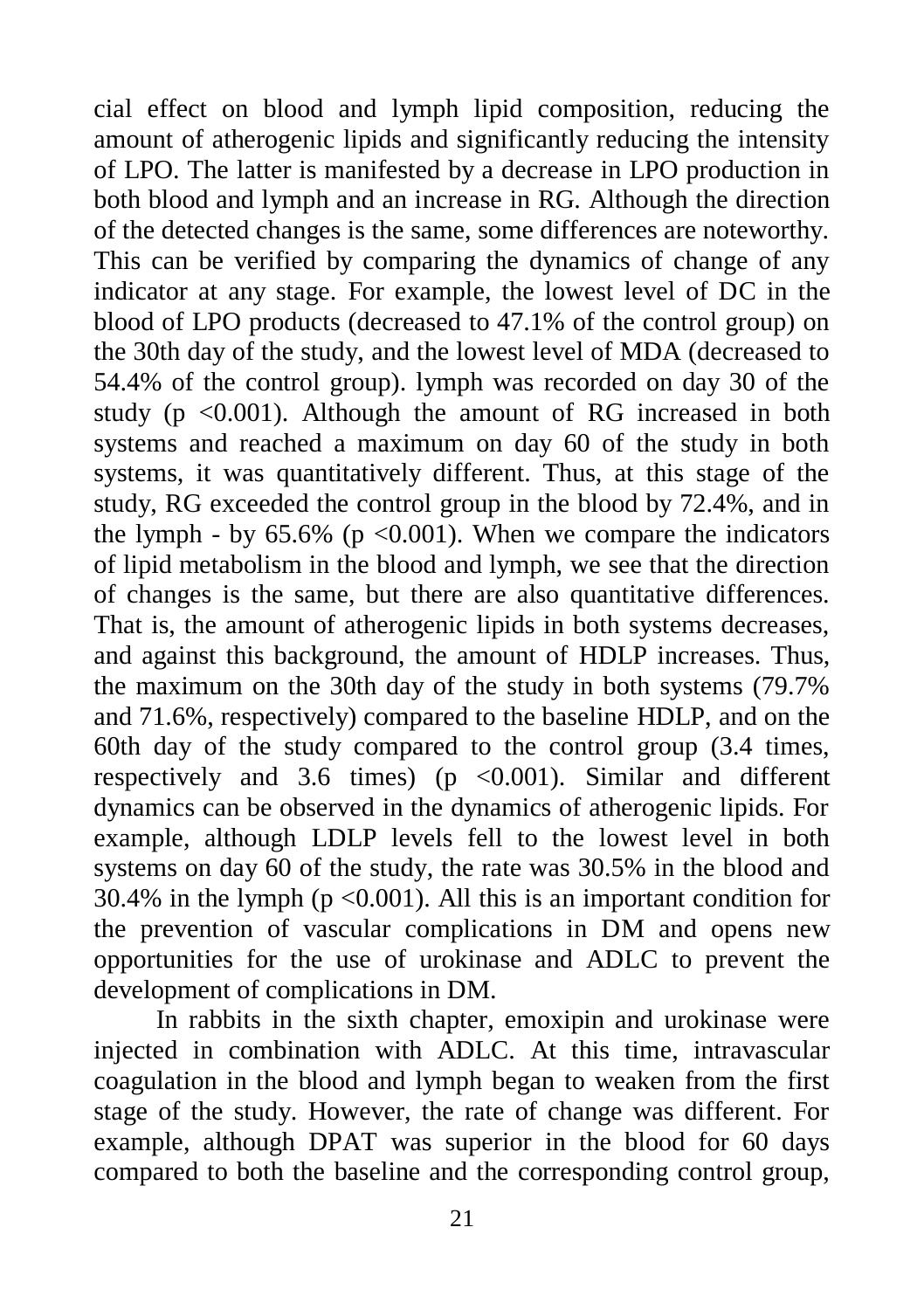such dynamics in the lymph continued for a total of 15 days. That is, on day 30, DPAT was reduced to baseline in the blood, but was superior to the control group. Although the dynamics observed in the early stages of the study were repeated on the 60th day of the study, at the end of the study, this indicator decreased again to 74.5% of the baseline, but did not differ from the control group. Although the PD has undergone similar changes, some differences are also noteworthy. Thus, PD in the blood significantly exceeded both the initial and the corresponding control group by the end of the study, but such dynamics in the lymph was observed until the 60th day of the study. That is, the PD was reduced to the level of the initial and appropriate control group by the end of the study. The change dynamics of TD was also different. That is, the TD index in the blood and lymph exceeded both levels (baseline and control group) by the end of the study. In the direction of hypocoagulation, TT was recorded on the 30th day of the study in both blood and lymph, on the 30th day of the study in the blood compared to the control group, and on the 15th day of the study in the lymph. Similar changes can be seen when comparing VF in the blood and lymph. That is, although VF in lymph did not differ from the baseline at the end of the study, it was less than in the control group by the end of the study  $(p \le 0.05-001)$ . Co-administration of emoxipin with urokinase and ADLC also activated the antithrombotic system against the background of a decrease in the concentration of fibrinogen in the blood and lymph. All this indicates a significant reduction in intravascular coagulation of blood and lymph during such treatment of experimental DM, and the combined use of emoxipin, urokinase and ADLC has an anticoagulant effect. Examination of the rate of lymph flow from the thoracic cavity shows that such treatment also has a lymphastimulatory effect. Lipid metabolism is also affected by changes in the blood and lymph. That is, the amount of HDLP increased against the background of a decrease in the concentration of atherogenic lipids in both blood and lymph. However, there is a difference between the changes that take place in these two liquid environments. For example, while a higher increase in BP compared with baseline (21.7%) was recorded on day 5 of the study, such a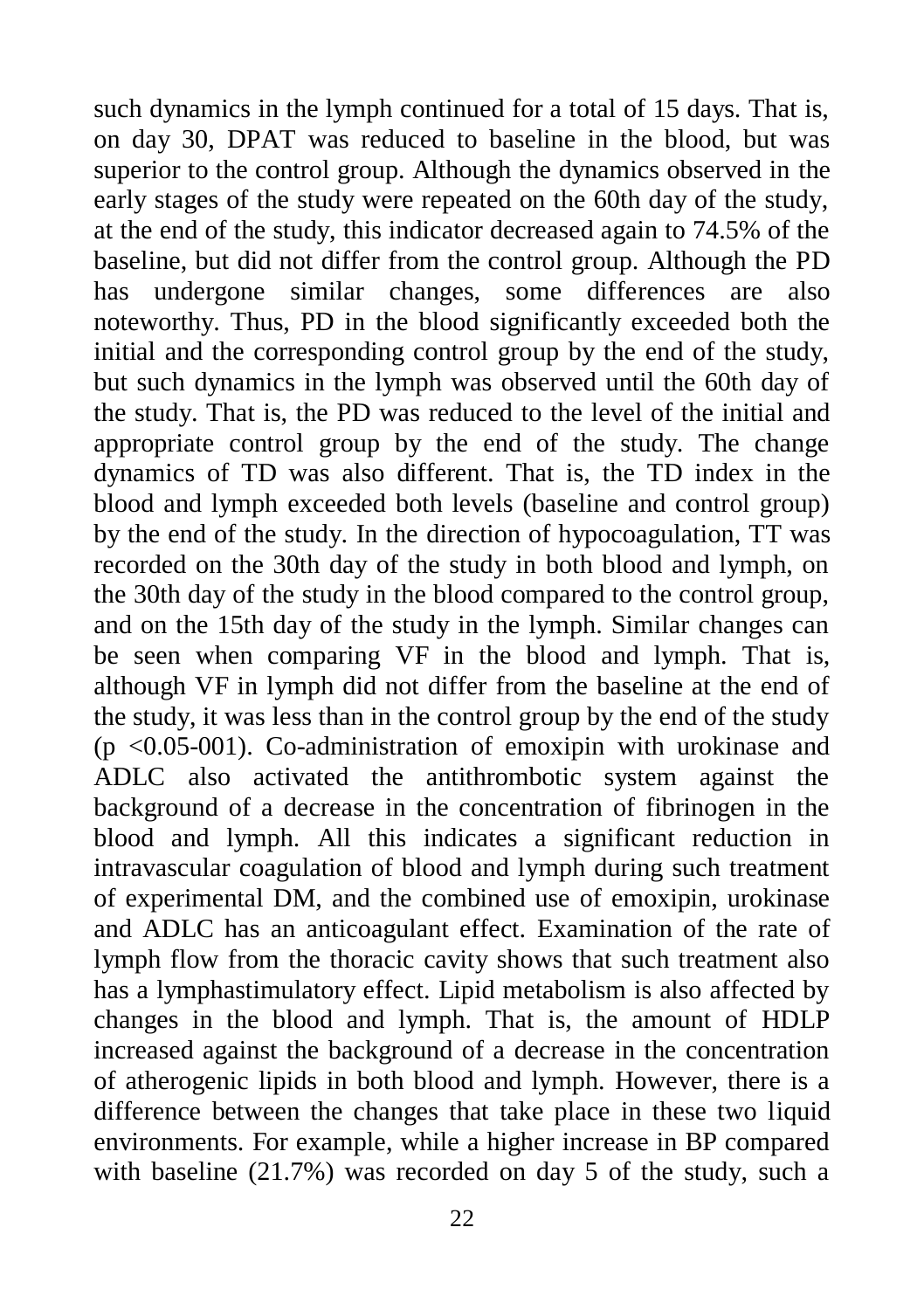change in lymph (increased by 60.9%) was observed on day 30 of the study ( $p \leq 0.01$ ).  $-0.001$ ). As can be seen, the change is more pronounced in the blood than in the lymph. In this regard, there is a difference between the concentration of MDA in the blood and lymph. The amount of RG has also changed in the same direction.

Thus, although RG increased in the blood and lymph compared to the corresponding control group and reached its maximum level on the 60th day, this change was 2.3 times in the blood and 2.1 times in the lymph ( $p \le 0.001$ ). That is, although the lipid composition of the blood and the port also underwent changes in the same direction after such treatment, they differed in the degree of change. For example, although HDLP increased in both systems, it was more pronounced in the blood.Such changes can be observed both when comparing the results obtained with the initial and the indicators of the relevant control group. For example, the highest number was recorded on the 60th day of the study (an increase of 2.4 times) compared to the baseline, and in the lymph on the 30th day of the study (an increase of 54.9%). Similar differences can be observed when comparing the results with those of the relevant control group.Thus, although the change reached its peak in the blood and lymph on the 60th day of the study compared to the control group, this increase was 5.3 times in the blood and 4.6 times in the lymph ( $p \le 0.001$ ).

Emoxipin and urokinase were also injected in combination with ADLC during unilateral occlusion of the femoral artery in the background of experimental DM. Studies have shown that the parameters studied in the blood and lymph are subject to profound changes. Intravascular coagulation of blood and lymph is more persistently weakened, lymphatic drainage of tissues is intensified. At this time, the changes in LM and LPO deepened, and such treatment had a stronger antioxidant and lymphastimulant effect.

#### **RESULTS**

1. A comparative analysis of the results of clinical and experimental studies showed that circulatory disorders in the lower extremities during DM are accompanied by changes in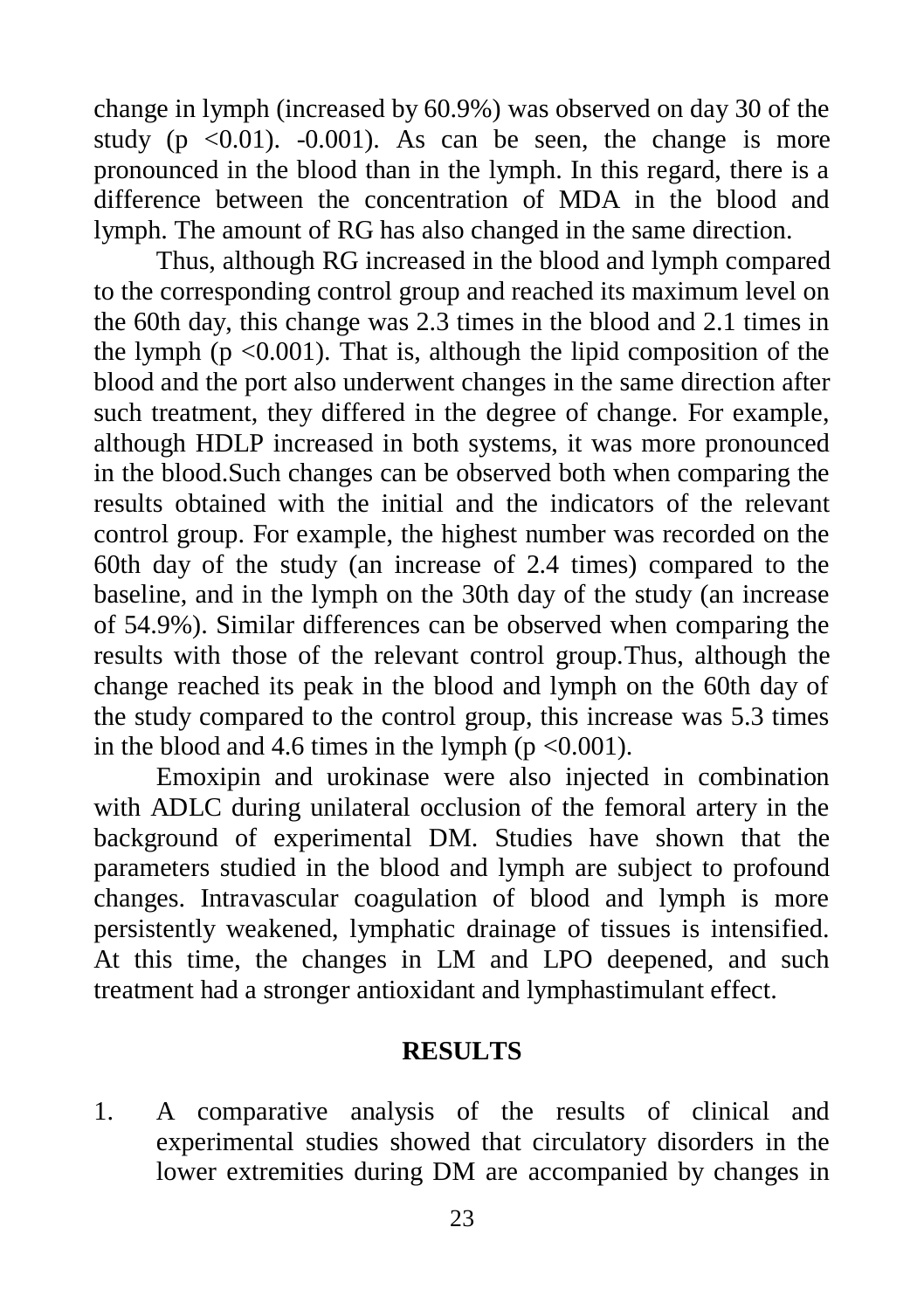the vascular wall, disruption of intravenous mechanisms not only in the vascular system but also in the lymphatic system $[1;2]$ .

- 2. Increased atherogenic lipids in the lymph along with blood, activation of LPO, the appearance of markers of endothelial dysfunction increased intravascular coagulation, and most importantly, weakening of the LFR from the onset of breast flow (55) in the background of chronic hyperglycemia in experimental DM. Decreased to 6% indicates the creation of favorable conditions for the disruption of not only microhemocirculation, but also microlimascirculation (p< 0.001) [7;9].
- 3. Modeling of unilateral occlusion of the femoral artery against the background of experimental DM, in addition to leading to further deepening of the disorders found in the blood and lymph, also significantly weakened the process of lymph formation and transport. In this case, there are favorable conditions for the formation of thrombi in the microvasculature, the accumulation of toxic metabolic products in the intercellular space, the development of intoxication and edema, and this danger is observed until the end of the study [2;12].
- 4. A comparative analysis of the results obtained during the study of blood and lymph revealed that modeling of experimental DM and unilateral occlusion of the femoral artery against this background, ie violation of the main arterial blood flow, not only to disrupt microhemocirculation, ie to disrupt the transport of nutrients and oxygen to tissues causes edema and purulentnecrotic processes and, consequently, favorable conditions for the development of DPS [4;10].
- 5. The administration of antioxidant Emoxipin to experimental DM-modeled rabbits not only weakened LPO (the antioxidant effect of Mexicor was accompanied not only by a decrease in LPO production but also by an increase in QSH), as well as a decrease in atherogenic lipid concentration in the blood and lymph. and, most importantly, significantly improved microcirculation. The latter has been shown in our studies to be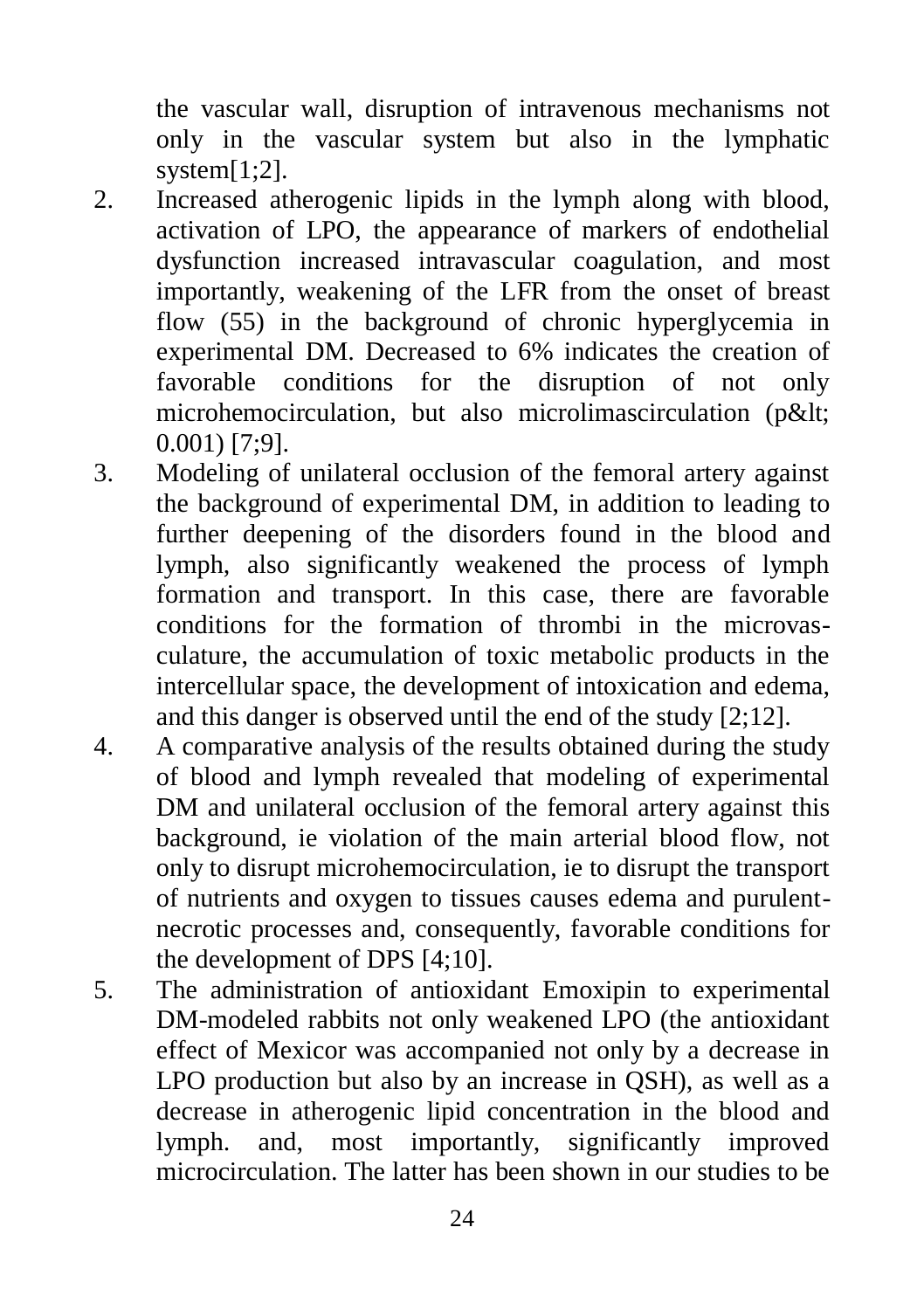2.4 times higher in LAS than in breast milk, especially in control animals (p & lt; 0.001) [5;10].

- 6. Injecting fibrinolytic-urokinase into experimental DM-modeled rabbits not only increased the fibrinolytic activity of blood and lymph, but also had a significant anticoagulant and antioxidant effect, significantly reduced the amount of atherogenic lipids in the blood and lymph. The fibrinolytic and lymphastimulatory effects of urokinase have become more pronounced. Thus, LFR was 2.6 times higher than the breast flow, especially compared to the control group (p  $<$  1t; 0.001) [8;11].
- 7. A more rational therapeutic effect was observed with the combined use of emoxipin, urokinase and ADLC which can affect various mechanisms of pathogenesis of DPS. Thus, the combined use of emoxipin, urokinase and ADLC in the simulated unilateral occlusion of both the experimental DM and the femoral artery in this background not only prevented the activation of LPO, reduced the concentration of atherogenic lipids in the blood and lymph, continuously eliminated intravascular coagulation (within 60 days). markers of coagulation activation (VF, FDP were not seen), and most importantly, led to a significant increase in LFR from the breast. The latter suggests that such treatment eliminates the pathogenetic mechanisms that are crucial in the pathogenesis of DPS by improving not only microchemocirculation but also microcirculation [6;12;13].

# **PRACTİCAL RECOMMENDATİONS**

1. In diabetes, along with microhemocirculation, microcirculatory circulation is also impaired. The latter, disruption of the transport of toxic metabolic products from the intercellular space, the development of intoxication, edema and, consequently, purulent-necrotic complications create favorable conditions for the development of AED. All this requires taking into account the changes in the lymphatic phase of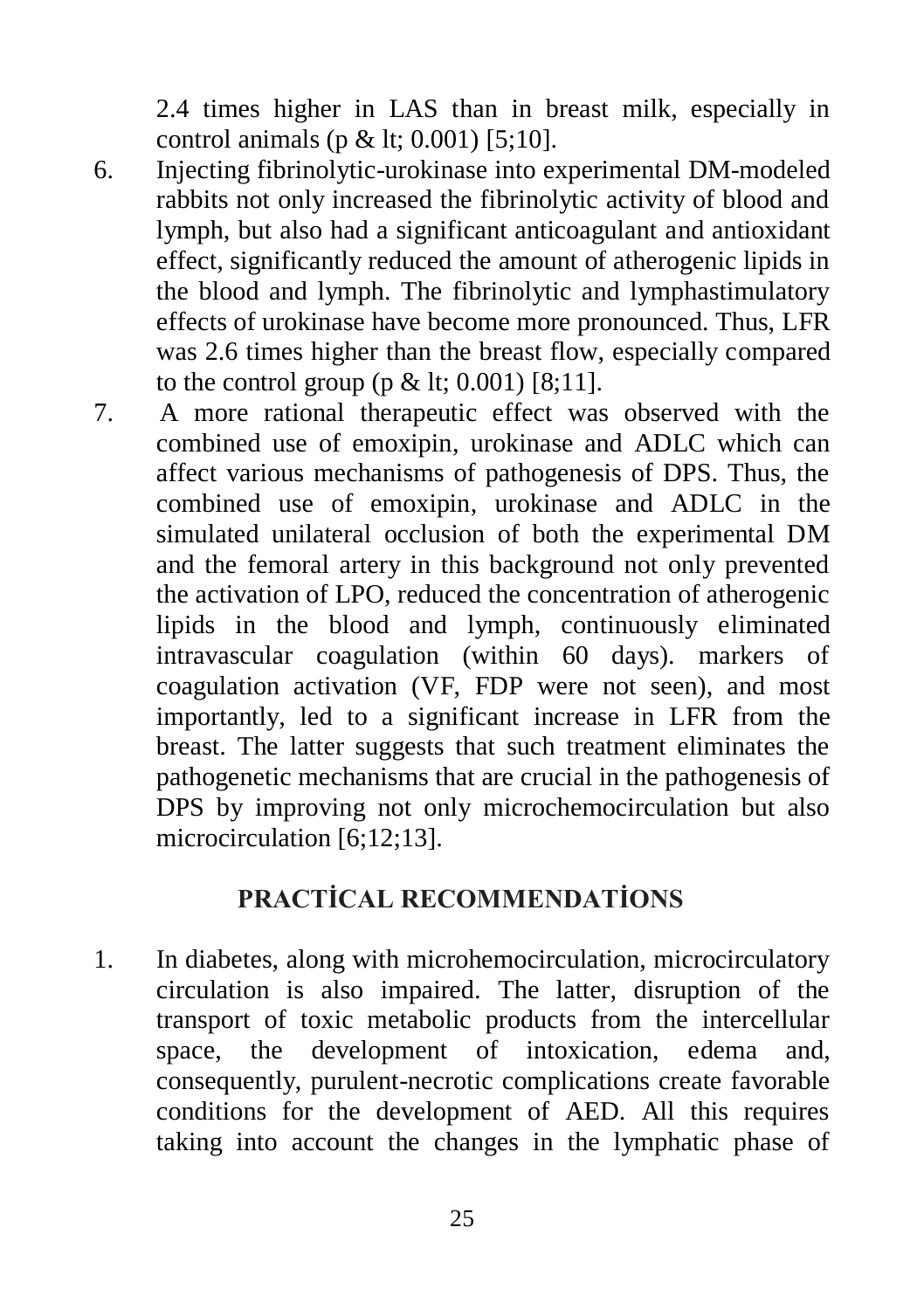microcirculation when designing a scheme of treatment and prevention of purulent-necrotic complications.

2. It is more appropriate to use emoxipin and urokinase in combination with ADLC to achieve a more rational therapeutic effect in the treatment and prevention of DPS. Thus, such a treatment regimen ensures the continuous improvement of not only microhemocirculation, but also microcirculation by eliminating the pathogenetic mechanisms that are crucial in the development of DPS.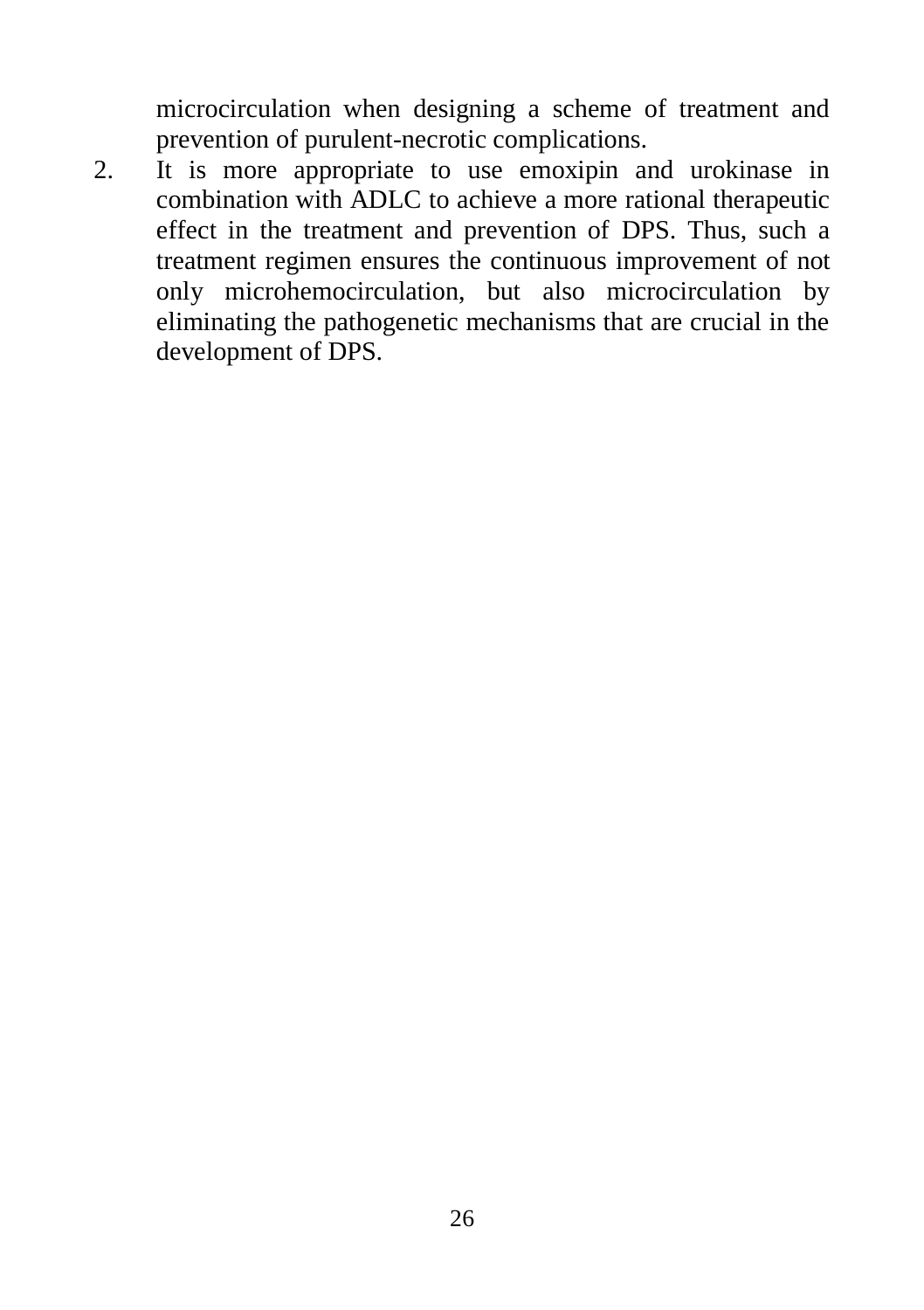## **LİST OF PUBLİSHED SCİENTİFİC WORKS ON THE DİSSERTATİON :**

- 1. Aliev M.Kh., Gulieva A.A., Badalova A.T., Alieva A.D., Aliev O. S., Dzhafarova N.A., Ibragimova Zh. Sh., Shahverdiyev H.G. Pathogenetic significance of the violation of lymphatic drainage of tissue in experimental diabetes mellitus // Allergology and Immunology, - Singapore: - 2015. №3, p. 278- 279.
- 2. Qasımova A.Ş., Əliyev M.X., Əliyev E.M., Məmmədzadə A. Y., Əliyev O.S., Ağamalıyeva Ü.C., Şahverdiyev H.G., Bədəlova A.T. Diabetik mikroangiopatiyaların patogenezində oksidativ stress və toxumaların limfadrenajının pozulmasının rolu // Sağlamlıq (Elmi-praktiki jurnal). - Bakı: -, 2016. №5, s.142-147.
- 3. Mamedov Y.D, Aliev MH, Gasymova A.Sh., Kulieva AA, Huseynova Sh.M., Niftalieva SF, Badalova A.T. Oxidative stress and endothelial dysfunction in the pathogenesis of diabetic microangiopathy. – Baku: - 2017. p. 525-526.
- 4. Əliyev М.Х., Qasımova A.Ş., Əliyev S.H., Şahverdiyev H.G., Bədəlova A.T. Eksperimental şəkərli diabet zamanı oksidativ stress və damardaxili laxtalanmanın qan və limfada güclənməsi / ATU-nun yekun elmi konfransının materialları, - Bakı: -2017. s. 116.
- 5. Bədəlova A.T. Eksperimental şəkərli diabet zamanı ikievli gicitkənlə limfostimulyasiyanın qaraciyər fermentlərinin fəallığına təsiri // Doktorant və Gənc Tədqiqatçıların XXII Respublika Elmi Konfransının materialları (I cild). - Bakı: - 2019. səh.93-96.
- 6. Bədəlova A.T., Məmmədzadə A.Y., Niftəliyeva S.F., Ağaməliyeva Ü.C., Şahverdiyev H.G. Azərbaycan florasından olan tikanlı odotu ekstraktının antidiabetik və limfatrop təsirinin öyrənilməsi // Azərbaycan Əczaçılıq jurnalı, - Bakı: - 2019. № 1, s.33-37.
- 7. Əliyev M.X., Əliyev S.C., Məmmədzadə A.Y., Əliyev E.M., Əliyev O.S., Ağaməliyeva Ü.C., Şahverdiyev H.G., Niftəliyeva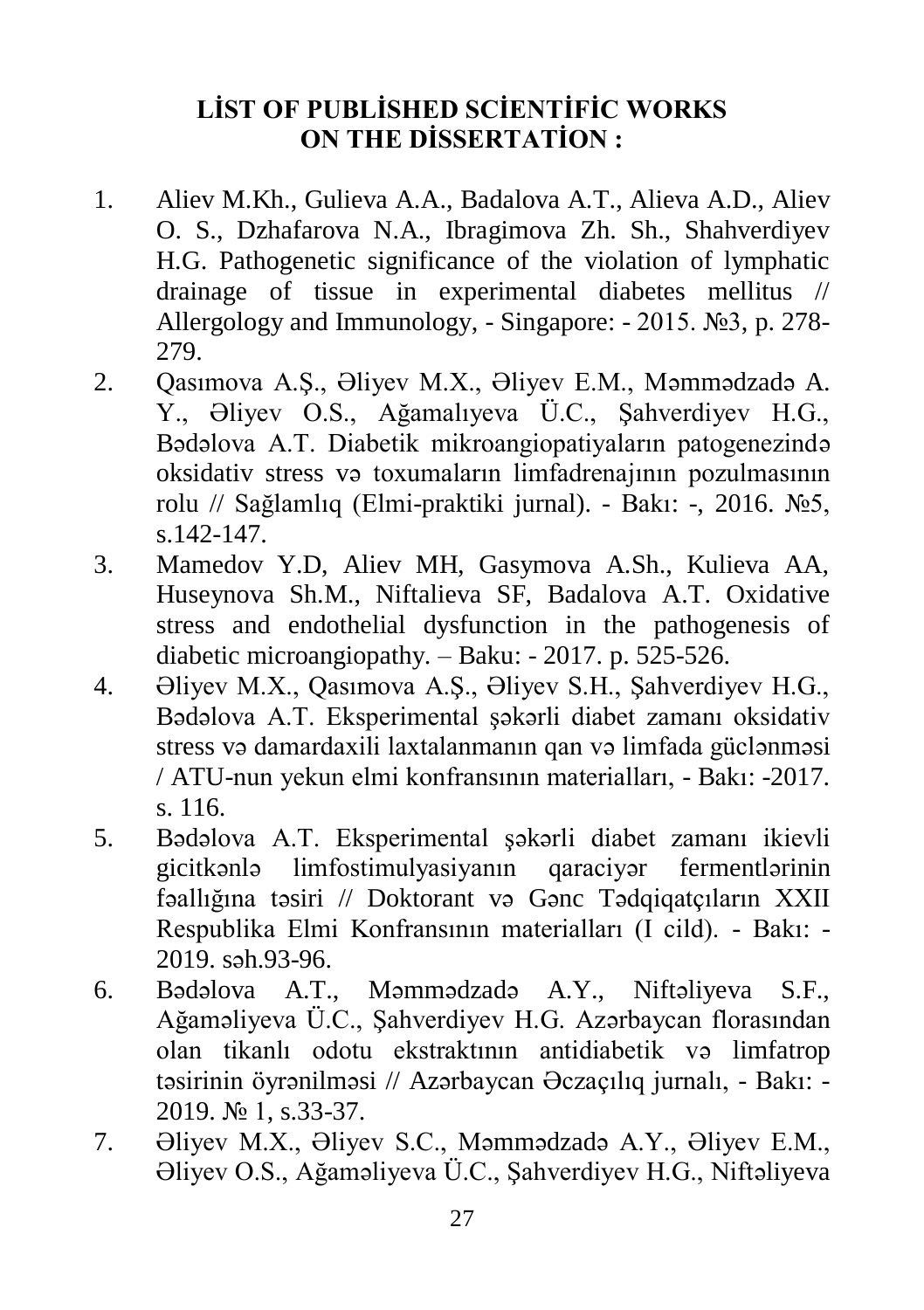S.F., Bədəlova A.T. Diabetik angiopatiyaların patogenezində limfa dövranı pozulmasında damardaxili mexanizmlərinin rolu //Azərb. Tibb Jurnalı, - Bakı: -2019. №3, s. 77-83.

- 8. Badalova A. The study of antidiabetic action of the phlomis pungens extract // Ukrainian biopharmaceutical journal, 2019. №1 (58), p.30-33.
- 9. Bədəlova A.T. Əliyev E.M., Qasımova A.Ş., Hüseynova Ş.M., Hacıyeva S.İ., Əhmədzadə Ü.İ. Eksperimental şəkərli diabet zamanı Qafqaz böyürtkəni (Rubus caucasicus F.) ekstraktınının antioksidant və limfastimuləedici təsiri // Azərbaycan Əczaçılıq və Farmakoterapiya Jurnalı, - Bakı: -2020. №1, s.19-22.
- 10. Əliyev M.X., Əliyev O.S., Ağamalıyeva Ü.C., Bədəlova A.T., Əliyeva C.T., Cəfərova N.A. Şəkərli diabet zamanı alaqanqal (Sílybum mariánum) bitkisi ekstraktının antioksidant və limfastimuləedici təsirinin əhəmiyyəti // Azərbaycan Əczaçılıq və Farmakoterapiya Jurnalı, - Bakı: - 2020. №2, s.24-29.
- 11. Bədəlova A.T. Azərbaycan florasından olan bəzi bitkilərdən alınmış ekstraktların antidiabetik təsirinin öyrənilməsi. // Azərbaycan təbabətinin müasir nailiyyətləri, - Bakı: -2020. №4, s.73-76.
- 12. Bədəlova A.T. Şəkərli diabet və onun ağırlaşmalarının müalicəsində limfatrop fitoterapiyanın əhəmiyyəti // Azərbaycan Əczaçılıq və Farmakoterapiya Jurnalı, - Bakı: - 2021. №1, s.55-62.
- 13. Suleymanov, T.A., Shukurova A.S, Badalova A.T. «Antidiabetic drug», Eurasian patent, № 038894 / Eurasian patent office, 2021. 1p.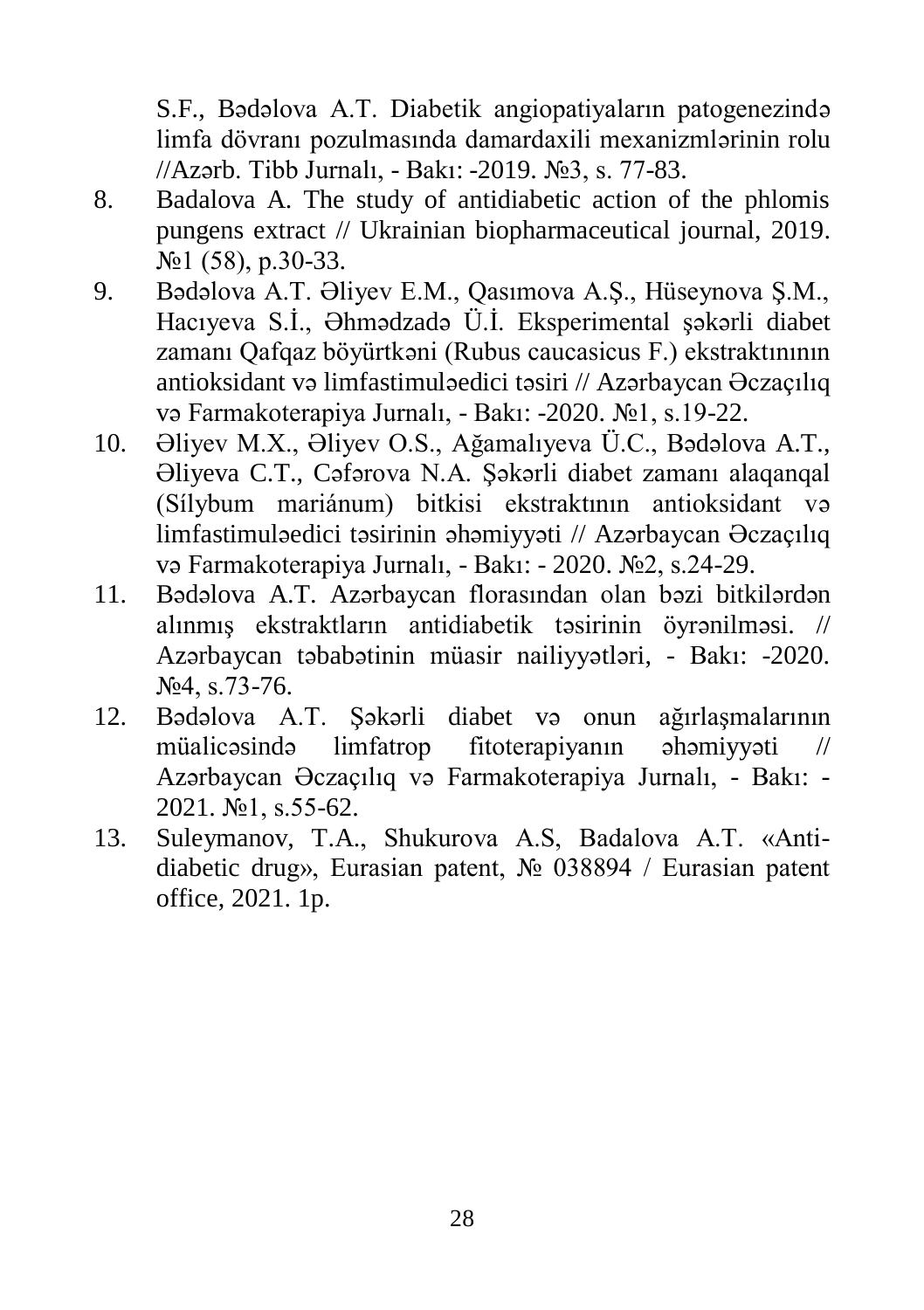# **LİST OF ABBREVİATİONS AND SYMBOLS**

| <b>ADLC</b>   | - antidiabetic lymphatic collection              |
|---------------|--------------------------------------------------|
| <b>AFO</b>    | - active forms of oxygen                         |
| <b>AT-III</b> | - antitrombin-III                                |
| CA            | - catalase activity                              |
| <b>CDLE</b>   | - circulatory disorders of the lower extremities |
| <b>CİM</b>    | - complex intima media                           |
| <b>CRCF</b>   | - clotting-reverse clotting-fibrinolysis         |
| <b>DAR</b>    | - diabetic angioretinopathy                      |
| <b>DC</b>     | - dien conjugates                                |
| DM            | - diabetes mellitus                              |
| <b>DPAT</b>   | - duration of partially activated thromboplastin |
| <b>DPS</b>    | - diabetic paw syndrome                          |
| <b>FDM</b>    | - fibrin degradation products                    |
| <b>FA</b>     | - fibrinolytic activity                          |
| <b>FD</b>     | - fibrin duration                                |
| <b>FFA</b>    | - free fatty acid                                |
| <b>FR</b>     | – free radicals                                  |
| <b>FRP</b>    | – the process of free radicalization             |
| <b>HDLP</b>   | - high-density lipoproteins                      |
| <b>IDDM</b>   | - insulin-dependent diabetes mellitus            |
| <b>INR</b>    | - International normalized ratio                 |
| KT            | – kaolin term                                    |
| <b>LDLP</b>   | - low density lipoproteins                       |
| <b>LFR</b>    | - lymph flow rate                                |
| LM            | - lipid metabolism                               |
| <b>LPO</b>    | - lipoperoxidation                               |
| <b>NİDDM</b>  | - non-insulin dependent diabetes mellitus        |
| <b>OS</b>     | - oxidative stress                               |
| <b>PD</b>     | - prothrombin duration                           |
| <b>RG</b>     | - restored glutathione                           |
| <b>RQT</b>    | - restored glutathione                           |
| <b>SCFM</b>   | - a soluble complex of fibrin monomers           |
| SHAİ          | - shoulder-ankle index                           |
| TD            | - thrombin duration                              |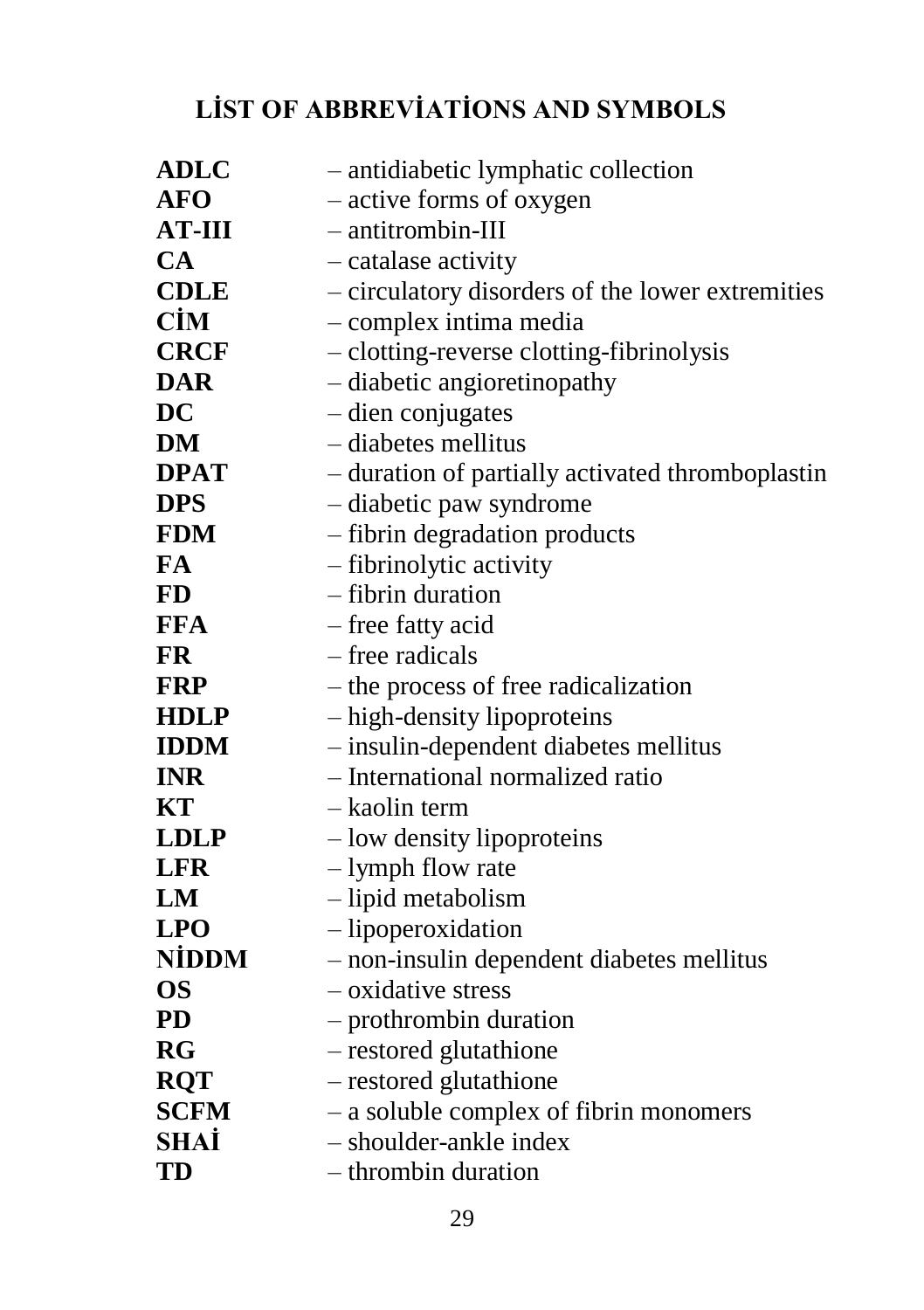| <b>USDG</b>  | - ultrasound dopplerography     |
|--------------|---------------------------------|
| <b>VLDLP</b> | - very low density lipoproteins |
| VF.          | - Villebrand factor             |
| <b>WHO</b>   | - World Health Organization     |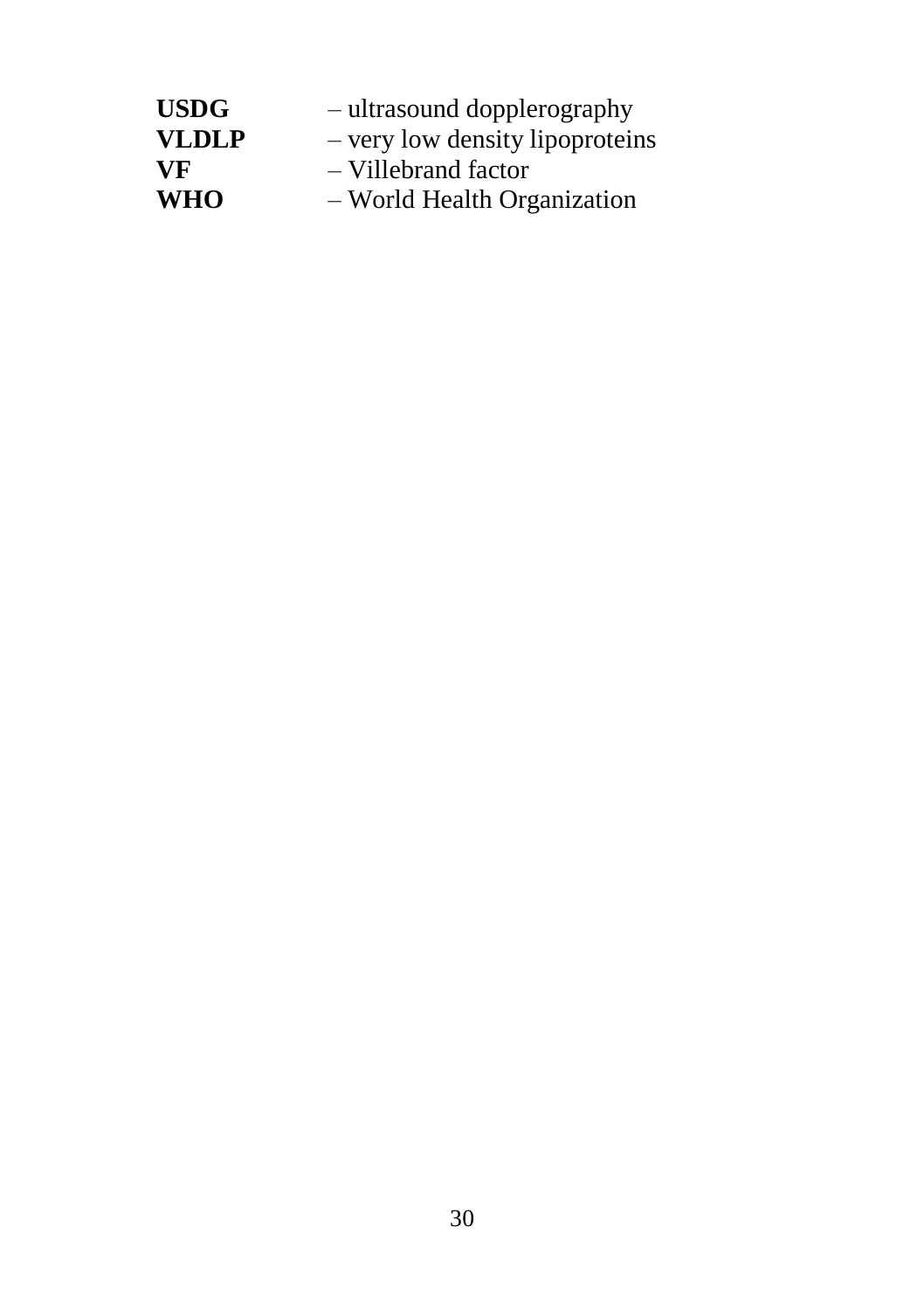The defense of the dissertation will be held on  $\frac{1}{2}$   $\frac{1}{2}$   $\frac{1}{2}$  $\lambda$ O $\lambda$  at /9.00 at the meeting of the BFD 2.07 One Dissertation Council operating at the Azerbaijan Medical University.

The defense of the dissertation will be disserted on  $\mathcal{L}_\text{max}$ 

Address: Baku city, 14 Anvar Gasimzade Street, AZ 1022. The dissertation is available in the library of the Azerbaijan Medical University.

Electronic versions of the dissertation and abstract are posted on the official website of the Azerbaijan Medical University: http: // (www.amu.edu.az)

The abstract was sent to the necessary addresses on  $\frac{1}{4}$ May 2022